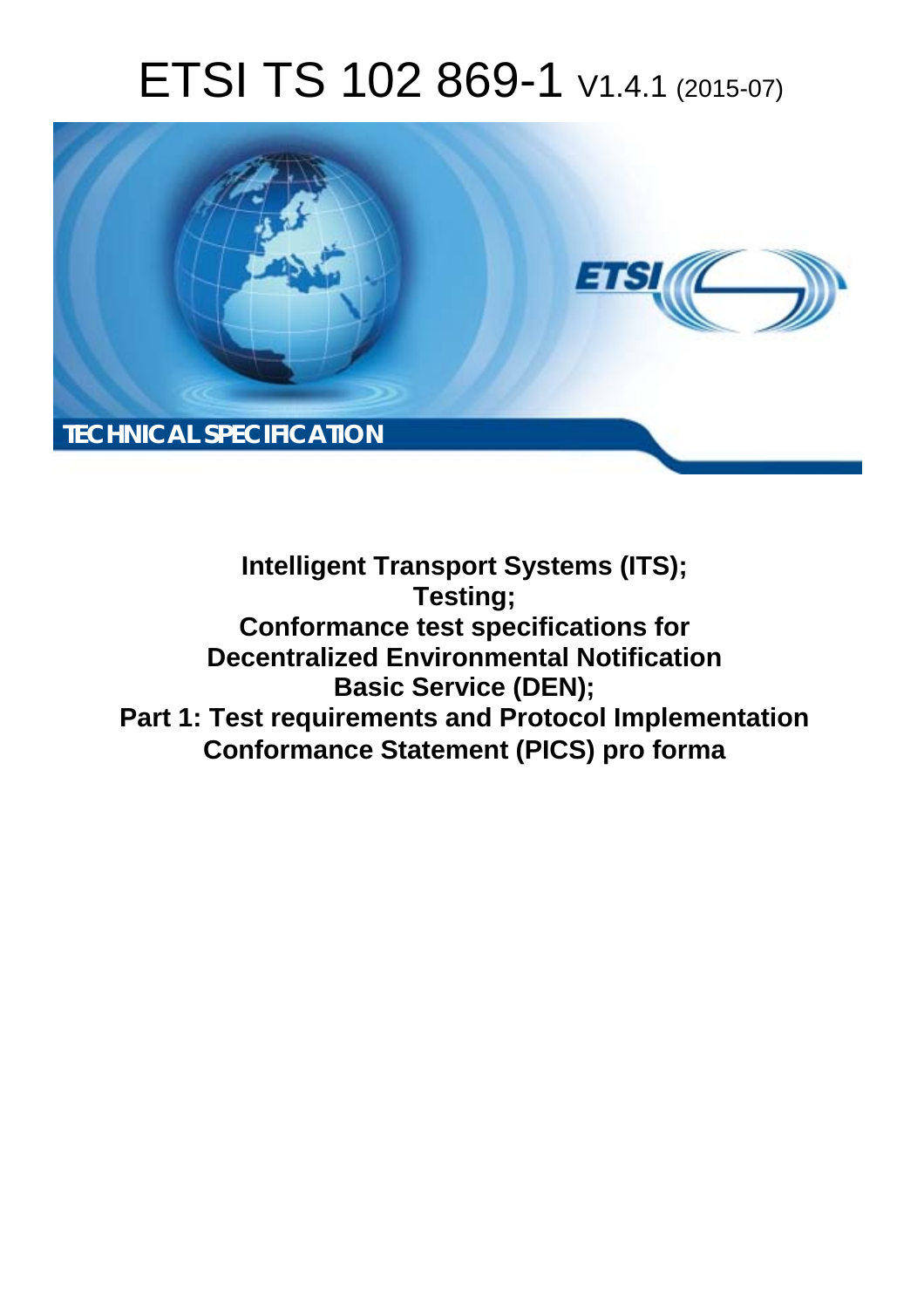Reference RTS/ITS-00155

Keywords

ITS, PICS, testing

### *ETSI*

#### 650 Route des Lucioles F-06921 Sophia Antipolis Cedex - FRANCE

Tel.: +33 4 92 94 42 00 Fax: +33 4 93 65 47 16

Siret N° 348 623 562 00017 - NAF 742 C Association à but non lucratif enregistrée à la Sous-Préfecture de Grasse (06) N° 7803/88

#### *Important notice*

The present document can be downloaded from: <http://www.etsi.org/standards-search>

The present document may be made available in electronic versions and/or in print. The content of any electronic and/or print versions of the present document shall not be modified without the prior written authorization of ETSI. In case of any existing or perceived difference in contents between such versions and/or in print, the only prevailing document is the print of the Portable Document Format (PDF) version kept on a specific network drive within ETSI Secretariat.

Users of the present document should be aware that the document may be subject to revision or change of status. Information on the current status of this and other ETSI documents is available at <http://portal.etsi.org/tb/status/status.asp>

If you find errors in the present document, please send your comment to one of the following services: <https://portal.etsi.org/People/CommiteeSupportStaff.aspx>

#### *Copyright Notification*

No part may be reproduced or utilized in any form or by any means, electronic or mechanical, including photocopying and microfilm except as authorized by written permission of ETSI.

The content of the PDF version shall not be modified without the written authorization of ETSI. The copyright and the foregoing restriction extend to reproduction in all media.

> © European Telecommunications Standards Institute 2015. All rights reserved.

**DECT**TM, **PLUGTESTS**TM, **UMTS**TM and the ETSI logo are Trade Marks of ETSI registered for the benefit of its Members. **3GPP**TM and **LTE**™ are Trade Marks of ETSI registered for the benefit of its Members and of the 3GPP Organizational Partners.

**GSM**® and the GSM logo are Trade Marks registered and owned by the GSM Association.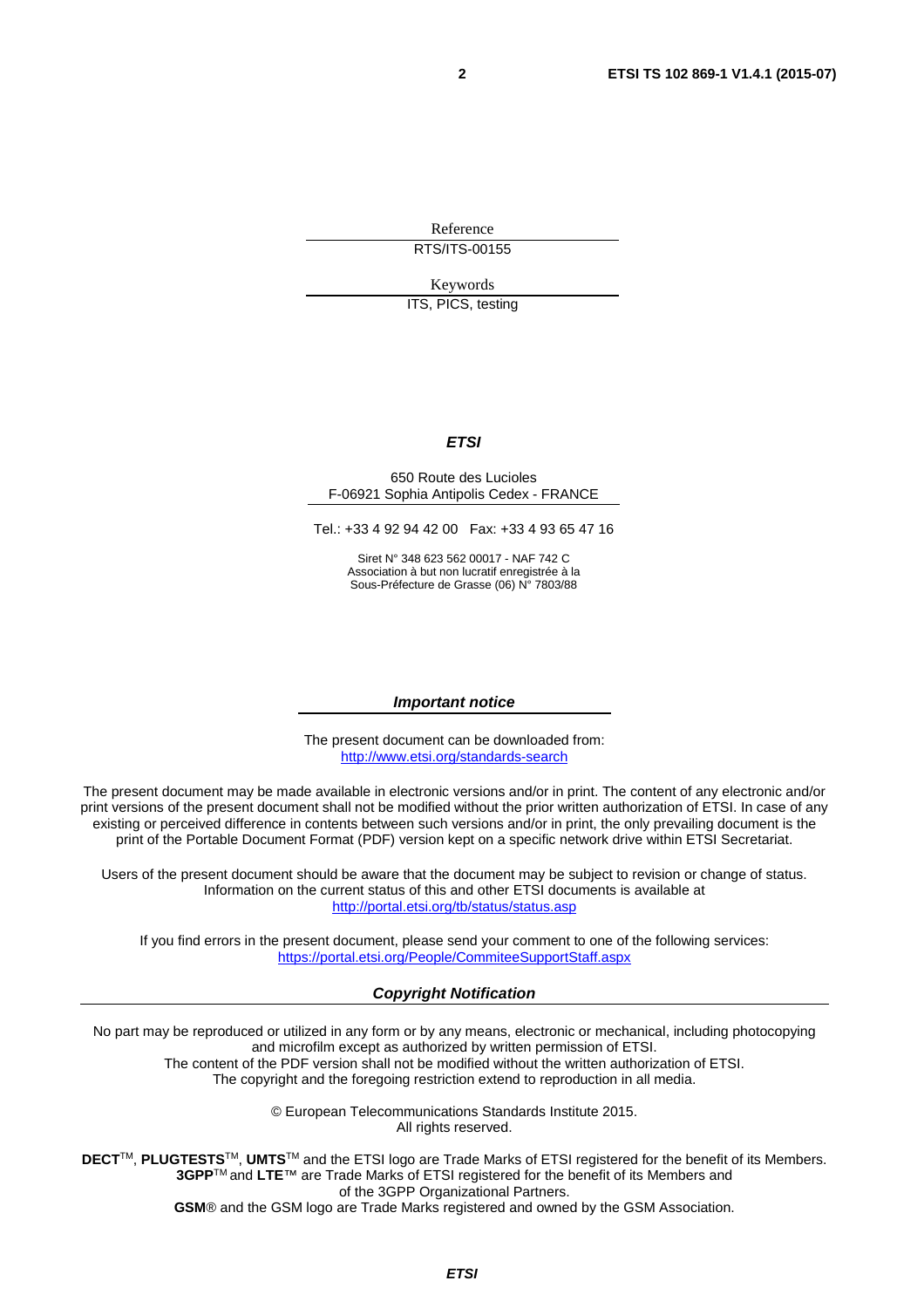# Contents

| 1                                                                  |                             |  |
|--------------------------------------------------------------------|-----------------------------|--|
| 2<br>2.1<br>2.2                                                    |                             |  |
| 3<br>3.1<br>3.2                                                    |                             |  |
| 4                                                                  |                             |  |
|                                                                    | <b>Annex A (normative):</b> |  |
| A.1                                                                |                             |  |
| A.2<br>A.2.1<br>A.2.2<br>A.2.3                                     |                             |  |
| A.3<br>A.3.1<br>A.3.2<br>A.3.3<br>A.3.4<br>A.3.5<br>A.3.6<br>A.3.7 |                             |  |
| A.4                                                                |                             |  |
| A.5<br>A.6<br>A.6.1                                                |                             |  |
| A.6.2<br>A.6.3<br>A.6.4<br>A.6.5                                   |                             |  |
| A.6.6<br>A.6.7<br>A.6.8                                            |                             |  |
| A.6.9<br>A.6.10<br>A.6.11<br>A.6.12                                |                             |  |
| A.6.12.1                                                           |                             |  |
|                                                                    |                             |  |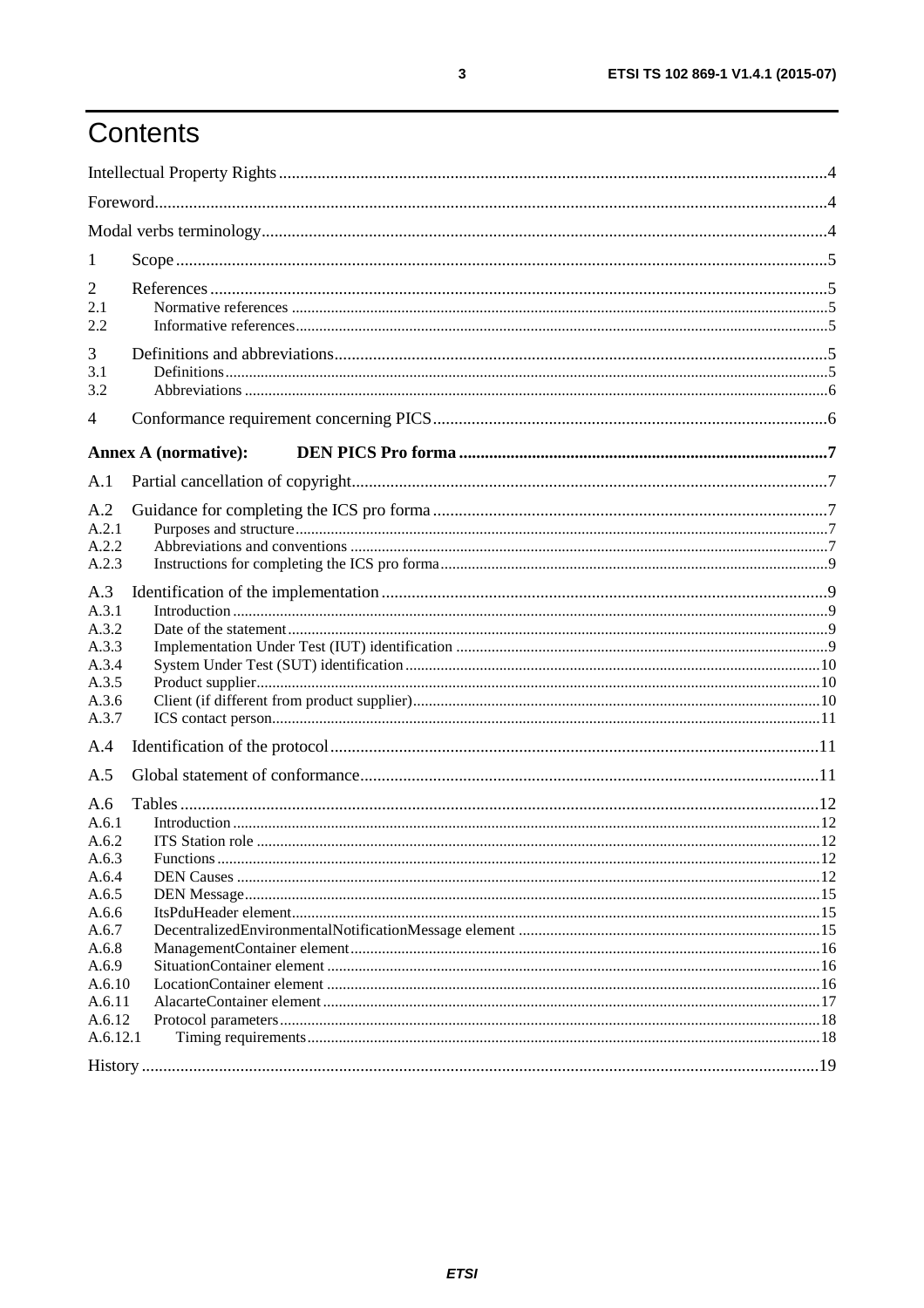# <span id="page-3-0"></span>Intellectual Property Rights

IPRs essential or potentially essential to the present document may have been declared to ETSI. The information pertaining to these essential IPRs, if any, is publicly available for **ETSI members and non-members**, and can be found in ETSI SR 000 314: *"Intellectual Property Rights (IPRs); Essential, or potentially Essential, IPRs notified to ETSI in respect of ETSI standards"*, which is available from the ETSI Secretariat. Latest updates are available on the ETSI Web server ([http://ipr.etsi.org\)](http://webapp.etsi.org/IPR/home.asp).

Pursuant to the ETSI IPR Policy, no investigation, including IPR searches, has been carried out by ETSI. No guarantee can be given as to the existence of other IPRs not referenced in ETSI SR 000 314 (or the updates on the ETSI Web server) which are, or may be, or may become, essential to the present document.

### Foreword

This Technical Specification (TS) has been produced by ETSI Technical Committee Intelligent Transport Systems (ITS).

The present document is part 1 of a multi-part deliverable covering Conformance test specification for Decentralized Environmental Notification Basic Service (DEN) as identified below:

### **Part 1: "Test requirements and Protocol Implementation Conformance Statement (PICS) pro forma";**

- Part 2: "Test Suite Structure and Test Purposes (TSS & TP)";
- Part 3: "Abstract Test Suite (ATS) and Protocol Implementation eXtra Information for Testing (PIXIT)".

# Modal verbs terminology

In the present document "**shall**", "**shall not**", "**should**", "**should not**", "**may**", "**need not**", "**will**", "**will not**", "**can**" and "**cannot**" are to be interpreted as described in clause 3.2 of the [ETSI Drafting Rules](http://portal.etsi.org/Help/editHelp!/Howtostart/ETSIDraftingRules.aspx) (Verbal forms for the expression of provisions).

"**must**" and "**must not**" are **NOT** allowed in ETSI deliverables except when used in direct citation.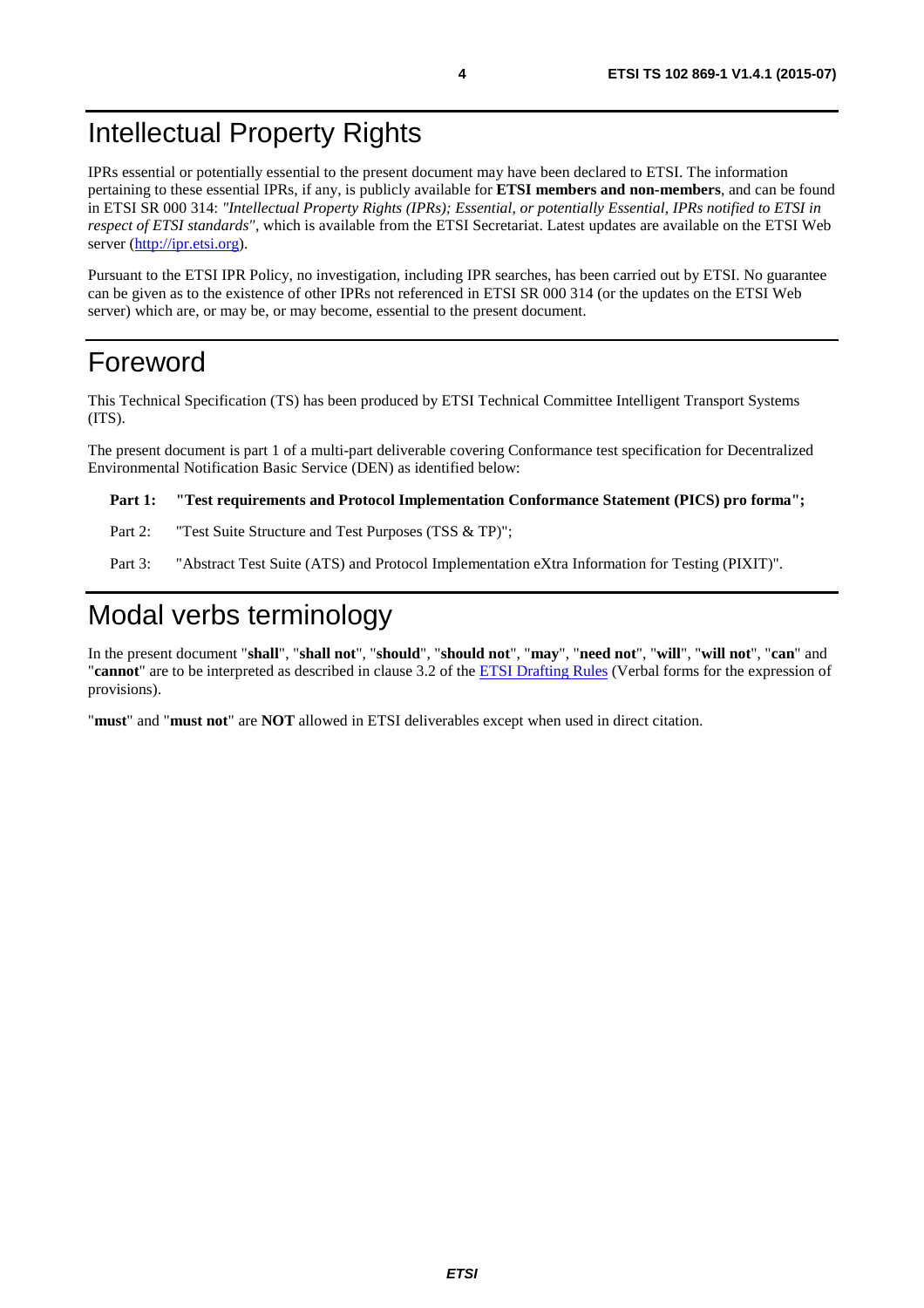### <span id="page-4-0"></span>1 Scope

The present document provides the Protocol Implementation Conformance Statement (PICS) pro forma for Conformance test specification for Decentralized Environmental Notification Basic Service (DEN) as defined in ETSI EN 302 637-3 [1] in compliance with the relevant requirements and in accordance with the relevant guidance given in ISO/IEC 9646-7 [3].

# 2 References

### 2.1 Normative references

References are either specific (identified by date of publication and/or edition number or version number) or non-specific. For specific references, only the cited version applies. For non-specific references, the latest version of the reference document (including any amendments) applies.

Referenced documents which are not found to be publicly available in the expected location might be found at <http://docbox.etsi.org/Reference>.

NOTE: While any hyperlinks included in this clause were valid at the time of publication, ETSI cannot guarantee their long term validity.

The following referenced documents are necessary for the application of the present document.

- [1] ETSI EN 302 637-3 (V1.2.2): "Intelligent Transport Systems (ITS); Vehicular Communications; Basic Set of Applications; Part 3: Specifications of Decentralized Environmental Notification Basic Service".
- [2] ISO/IEC 9646-1 (1994): "Information technology -- Open Systems Interconnection Conformance testing methodology and framework -- Part 1: General concepts".
- [3] ISO/IEC 9646-7 (1995): "Information technology -- Open Systems Interconnection Conformance testing methodology and framework -- Part 7: Implementation Conformance Statements".

### 2.2 Informative references

References are either specific (identified by date of publication and/or edition number or version number) or non-specific. For specific references, only the cited version applies. For non-specific references, the latest version of the reference document (including any amendments) applies.

NOTE: While any hyperlinks included in this clause were valid at the time of publication, ETSI cannot guarantee their long term validity.

The following referenced documents are not necessary for the application of the present document but they assist the user with regard to a particular subject area.

Not applicable.

# 3 Definitions and abbreviations

### 3.1 Definitions

For the purposes of the present document, the terms and definitions given in ETSI EN 302 637-3 [1], ISO/IEC 9646-1 [2] and ISO/IEC 9646-7 [3] apply.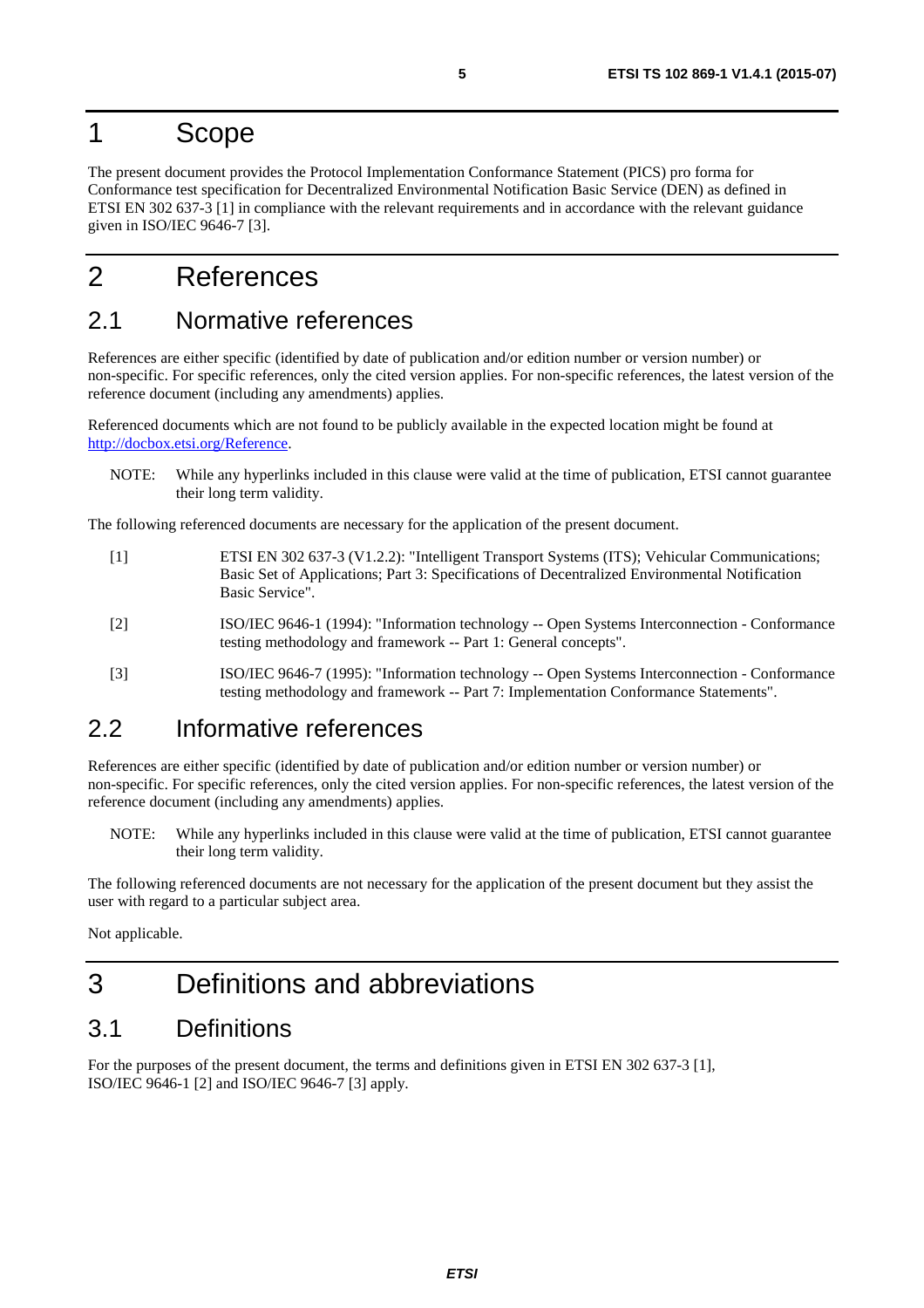### <span id="page-5-0"></span>3.2 Abbreviations

For the purposes of the present document, the abbreviations given in ETSI EN 302 637-3 [\[1](#page-4-0)] and the following apply:

| <b>CAN</b>  | Controller Area Network                                |
|-------------|--------------------------------------------------------|
| DE          | Data Element                                           |
| <b>DEN</b>  | Decentralized Environmental Notification Basic Service |
| <b>DENM</b> | <b>DEN</b> Message                                     |
| <b>ICS</b>  | <b>Implementation Conformance Statement</b>            |
| <b>ITS</b>  | <b>Intelligent Transportation Systems</b>              |
| <b>IUT</b>  | <b>Implementation Under Test</b>                       |
| <b>PICS</b> | <b>Protocol Implementation Conformance Statement</b>   |
| <b>SUT</b>  | <b>System Under Test</b>                               |
|             |                                                        |

# 4 Conformance requirement concerning PICS

If it claims to conform to the present document, the actual PICS pro forma to be filled in by a supplier shall be technically equivalent to the text of the PICS pro forma given in annex A, and shall preserve the numbering, naming and ordering of the pro forma items.

An ICS which conforms to the present document shall be a conforming PICS pro forma completed in accordance with the instructions for completion given in clause A.1.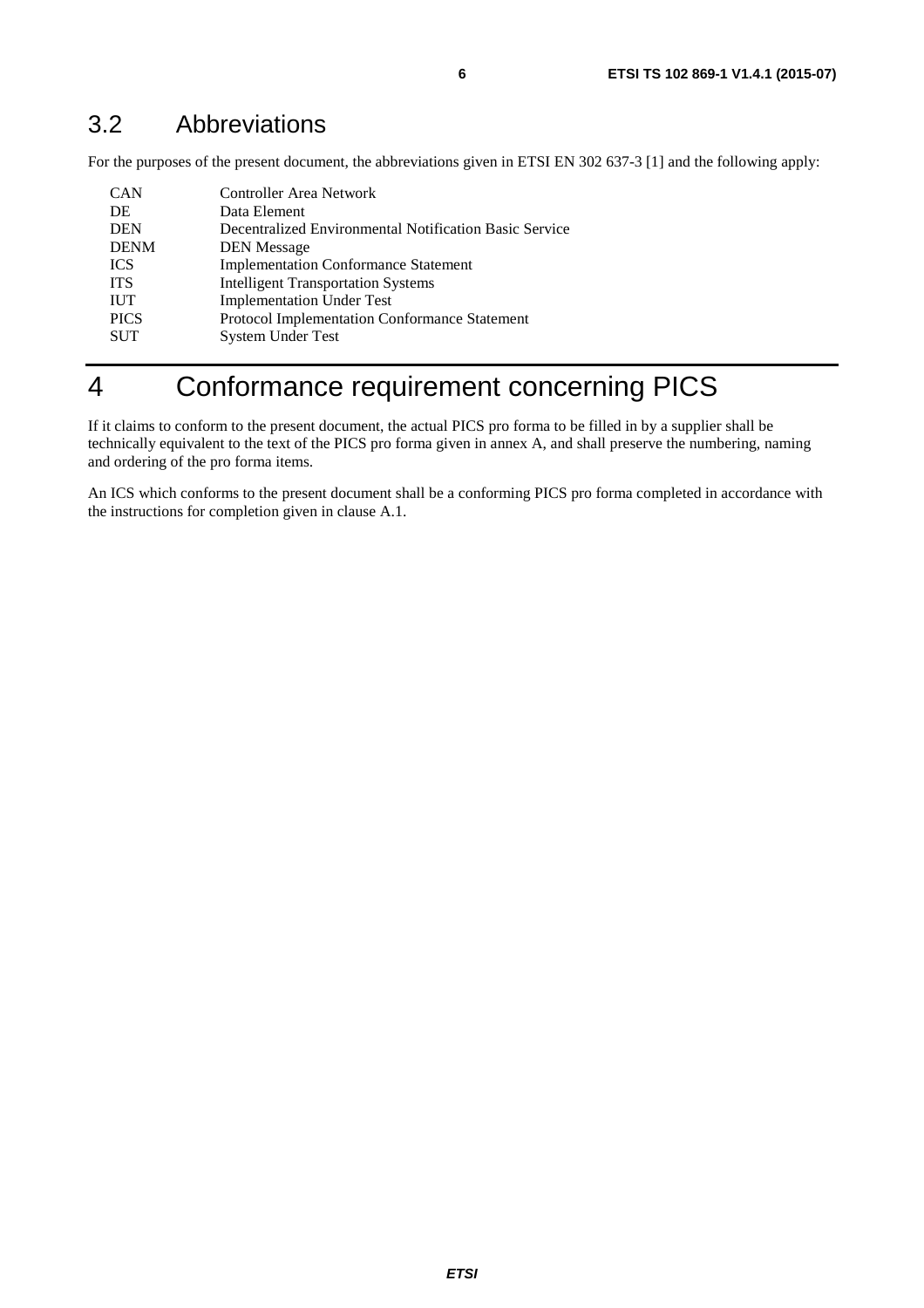# <span id="page-6-0"></span>Annex A (normative): DEN PICS Pro forma

# A.1 Partial cancellation of copyright

Notwithstanding the provisions of the copyright clause related to the text of the present document, ETSI grants that users of the present document may freely reproduce the DEN PICS pro forma in this annex so that it can be used for its intended purposes and may further publish the completed DEN PICS.

# A.2 Guidance for completing the ICS pro forma

# A.2.1 Purposes and structure

The purpose of this PICS pro forma is to provide a mechanism whereby a supplier of an implementation of the requirements defined in ETSI EN 302 637-3 [\[1](#page-4-0)] may provide information about the implementation in a standardized manner.

The PICS pro forma is subdivided into clauses for the following categories of information:

- guidance for completing the ICS pro forma;
- identification of the implementation;
- identification of the ETSI EN 302 637-3 [\[1\]](#page-4-0);
- global statement of conformance:
- PICS pro forma tables.

### A.2.2 Abbreviations and conventions

The ICS pro forma contained in this annex is comprised of information in tabular form in accordance with the guidelines presented in ISO/IEC 9646-7 [[3\]](#page-4-0).

Item column

The item column contains a number which identifies the item in the table.

Item description column

The item description column describes in free text each respective item (e.g. parameters, timers, etc.). It implicitly means "is <item description> supported by the implementation?".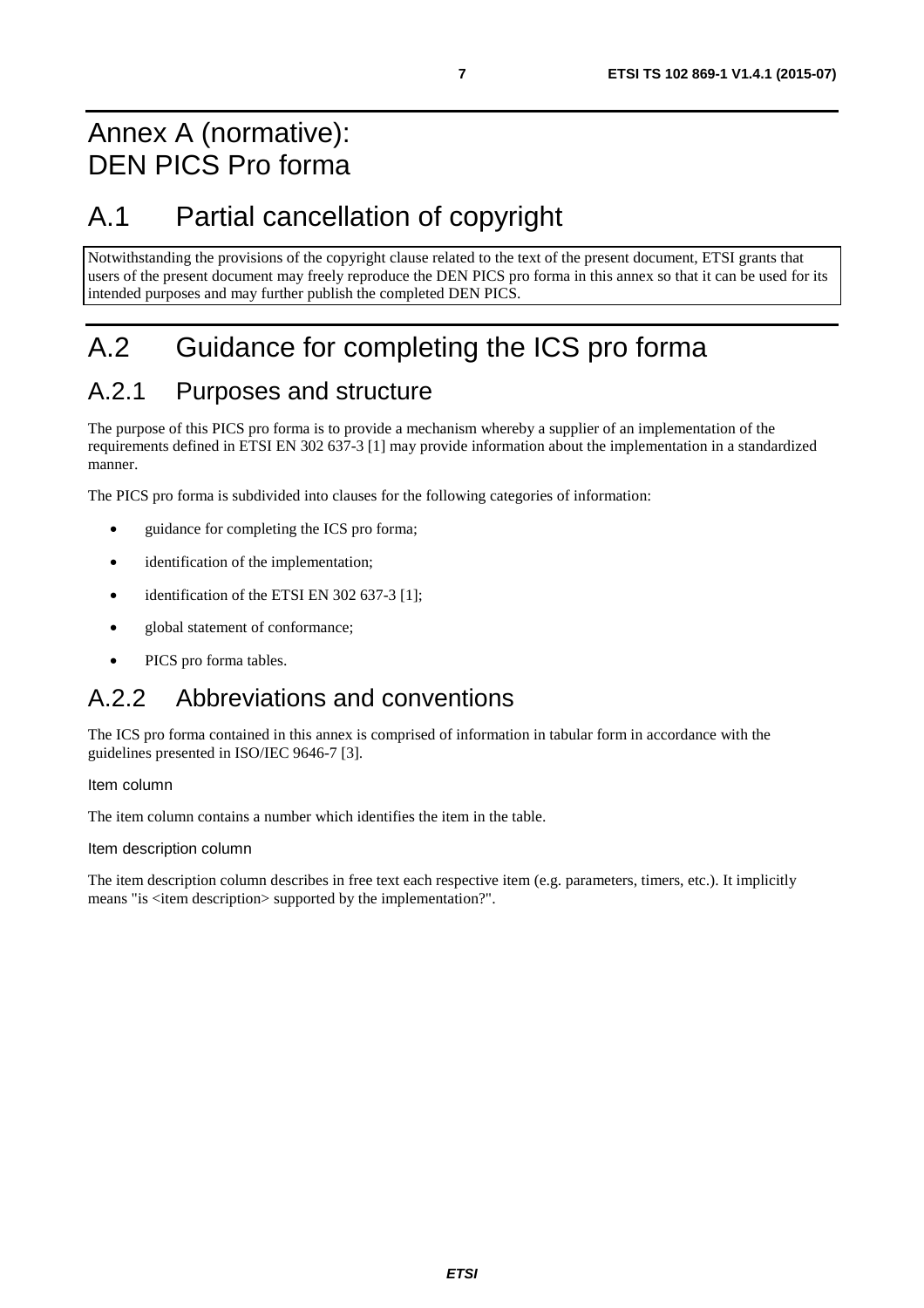#### Status column

The following notations, defined in ISO/IEC 9646-7 [\[3](#page-4-0)], are used for the status column:

| m            | mandatory - the capability is required to be supported.                                                                                                                                                                                                               |
|--------------|-----------------------------------------------------------------------------------------------------------------------------------------------------------------------------------------------------------------------------------------------------------------------|
| $\Omega$     | optional - the capability may be supported or not.                                                                                                                                                                                                                    |
| n/a          | not applicable - in the given context, it is impossible to use the capability.                                                                                                                                                                                        |
| $\mathbf{X}$ | prohibited (excluded) - there is a requirement not to use this capability in the given context.                                                                                                                                                                       |
| $0.\dot{1}$  | qualified optional - for mutually exclusive or selectable options from a set. "i" is an integer which<br>identifies an unique group of related optional items and the logic of their selection which is<br>defined immediately following the table.                   |
| c.i          | conditional - the requirement on the capability ("m", "o", "x" or "n/a") depends on the support of<br>other optional or conditional items. "i" is an integer identifying an unique conditional status<br>expression which is defined immediately following the table. |
| $\mathbf{i}$ | irrelevant (out-of-scope) - capability outside the scope of the reference specification. No answer is<br>requested from the supplier.                                                                                                                                 |

NOTE 1: This use of "i" status is not to be confused with the suffix "i" to the "o" and "c" statuses above.

#### Reference column

The reference column makes reference to ETSI EN 302 637-3 [[1\]](#page-4-0), except where explicitly stated otherwise.

#### Support column

The support column shall be filled in by the supplier of the implementation. The following common notations, defined in ISO/IEC 9646-7 [[3\]](#page-4-0), are used for the support column:

| Y or v | supported by the implementation. |  |
|--------|----------------------------------|--|
|        |                                  |  |

- N or n not supported by the implementation.
- $N/A$ , n/a or no answer required (allowed only if the status is n/a, directly or after evaluation of a conditional status).
- NOTE 2: As stated in ISO/IEC 9646-7 [[3](#page-4-0)], support for a received PDU requires the ability to parse all valid parameters of that PDU. Supporting a PDU while having no ability to parse a valid parameter is nonconformant. Support for a parameter on a PDU means that the semantics of that parameter are supported.

#### Values allowed column

The values allowed column contains the type, the list, the range, or the length of values allowed. The following notations are used:

|                | range of values:<br>example:                        | $\leq$ min value $>$ $\leq$ max value $>$<br>520                                                                                                                                                            |
|----------------|-----------------------------------------------------|-------------------------------------------------------------------------------------------------------------------------------------------------------------------------------------------------------------|
| $\blacksquare$ | list of values:<br>example:<br>example:<br>example: | $\langle \text{value1}\rangle, \langle \text{value2}\rangle, , \langle \text{valueN}\rangle$<br>2, 4, 6, 8, 9<br>$'1101'B$ , $'1011'B$ , $'1111'B$<br>'0A'H, '34'H, '2F'H                                   |
|                | list of named values:<br>example:                   | $\langle \text{name1}\rangle(\langle \text{val1}\rangle)$ , $\langle \text{name2}\rangle(\langle \text{val2}\rangle)$ , , $\langle \text{nameN}\rangle(\langle \text{valN}\rangle)$<br>reject(1), accept(2) |
|                | length:<br>example:                                 | size $(\text{cm} \cdot \text{size} \times \text{cm} \cdot \text{max} \cdot \text{size})$<br>size $(18)$                                                                                                     |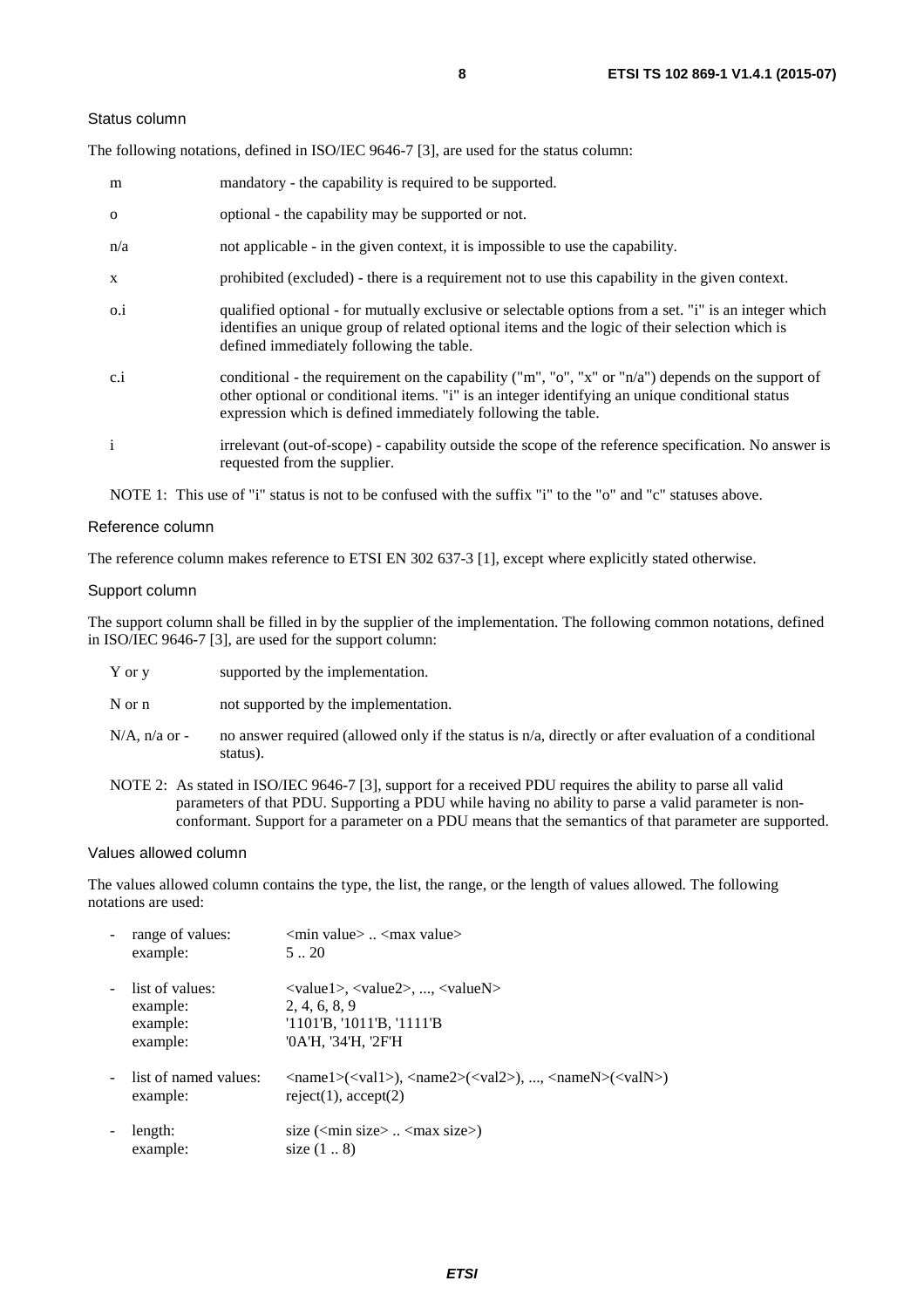#### <span id="page-8-0"></span>Values supported column

The values supported column shall be filled in by the supplier of the implementation. In this column, the values or the ranges of values supported by the implementation shall be indicated.

#### References to items

For each possible item answer (answer in the support column) within the ICS pro forma a unique reference exists, used, for example, in the conditional expressions. It is defined as the table identifier, followed by a solidus character "/", followed by the item number in the table. If there is more than one support column in a table, the columns are discriminated by letters (a, b, etc.), respectively.

- EXAMPLE 1: A.5/4 is the reference to the answer of item 4 in table 5 of annex A.
- EXAMPLE 2: A.6/3b is the reference to the second answer (i.e. in the second support column) of item 3 in table 6 of annex A.

#### Prerequisite line

A prerequisite line takes the form: Prerequisite: <predicate>.

A prerequisite line after a clause or table title indicates that the whole clause or the whole table is not required to be completed if the predicate is FALSE.

### A.2.3 Instructions for completing the ICS pro forma

The supplier of the implementation shall complete the ICS pro forma in each of the spaces provided. In particular, an explicit answer shall be entered, in each of the support or supported column boxes provided.

If necessary, the supplier may provide additional comments in space at the bottom of the tables or separately.

More detailed instructions are given at the beginning of the different clauses of the ICS pro forma.

# A.3 Identification of the implementation

### A.3.1 Introduction

Identification of the Implementation Under Test (IUT) and the system in which it resides (the System Under Test (SUT)) shall be filled in so as to provide as much detail as possible regarding version numbers and configuration options.

The product supplier information and client information shall both be filled in if they are different.

A person who can answer queries regarding information supplied in the ICS shall be named as the contact person.

### A.3.2 Date of the statement

### A.3.3 Implementation Under Test (IUT) identification

IUT name:

 ......................................................................................................................................................................................... ......................................................................................................................................................................................... IUT version:

.........................................................................................................................................................................................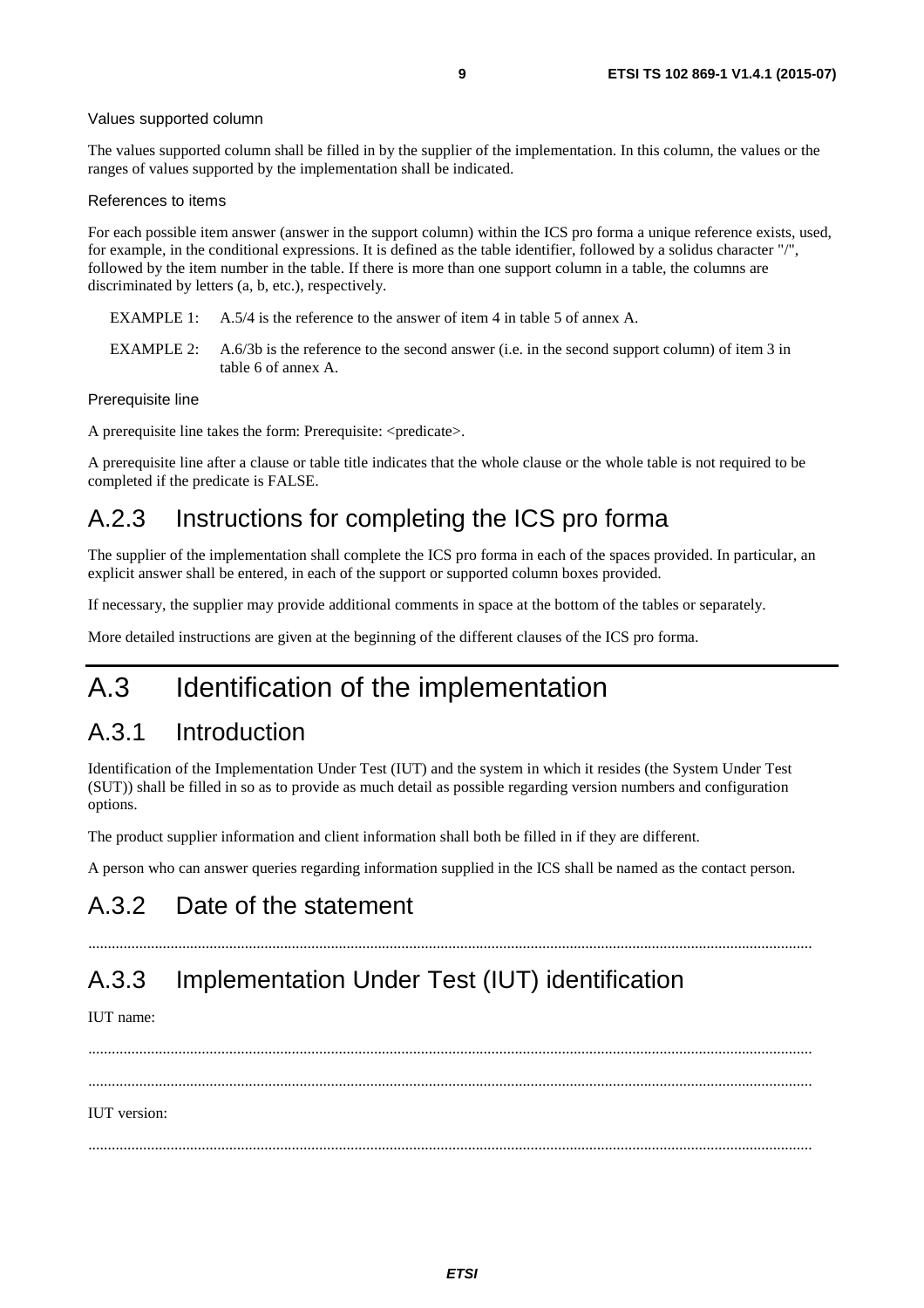#### <span id="page-9-0"></span>System Under Test (SUT) identification A.3.4

SUT name:

 $10$ 

### Hardware configuration:

 $\frac{1}{2}$  . The contract of the contract of the contract of the contract of the contract of the contract of the contract of the contract of the contract of the contract of the contract of the contract of the contract of t Operating system:

### 

#### A.3.5 **Product supplier**

### Name:

Address: Telephone number: Facsimile number: E-mail address: Additional information: 

#### Client (if different from product supplier) A.3.6

Name:

Address: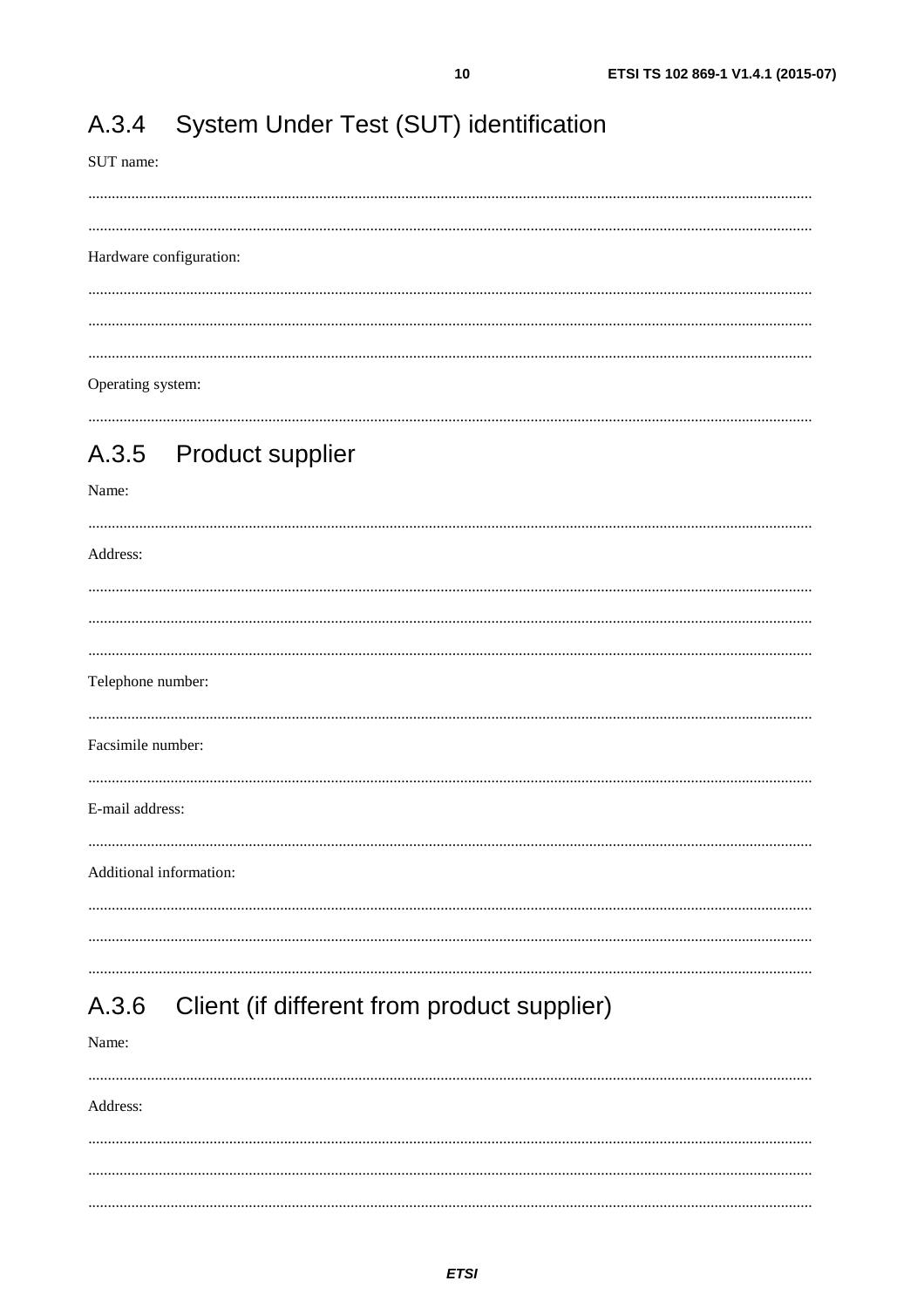<span id="page-10-0"></span>Telephone number: Facsimile number: E-mail address: Additional information:

 $11$ 

#### ICS contact person  $A.3.7$

(A person to contact if there are any queries concerning the content of the ICS)

| Name:                   |
|-------------------------|
|                         |
| Telephone number:       |
|                         |
| Facsimile number:       |
|                         |
| E-mail address:         |
|                         |
| Additional information: |
|                         |
|                         |
|                         |

#### Identification of the protocol  $A.4$

This ICS pro forma applies to the following standard: ETSI EN 302 637-3 (V1.2.2) [1]: "Intelligent Transport Systems (ITS); Vehicular Communications; Basic Set of Applications; Part 3: Specifications of Decentralized Environmental Notification Basic Service".

#### $A.5$ Global statement of conformance

Are all mandatory capabilities implemented? (Yes/No)

NOTE: Answering "No" to this question indicates non-conformance to the DEN standard specification. Non-supported mandatory capabilities are to be identified in the ICS, with an explanation of why the implementation is non-conforming, on pages attached to the ICS pro forma.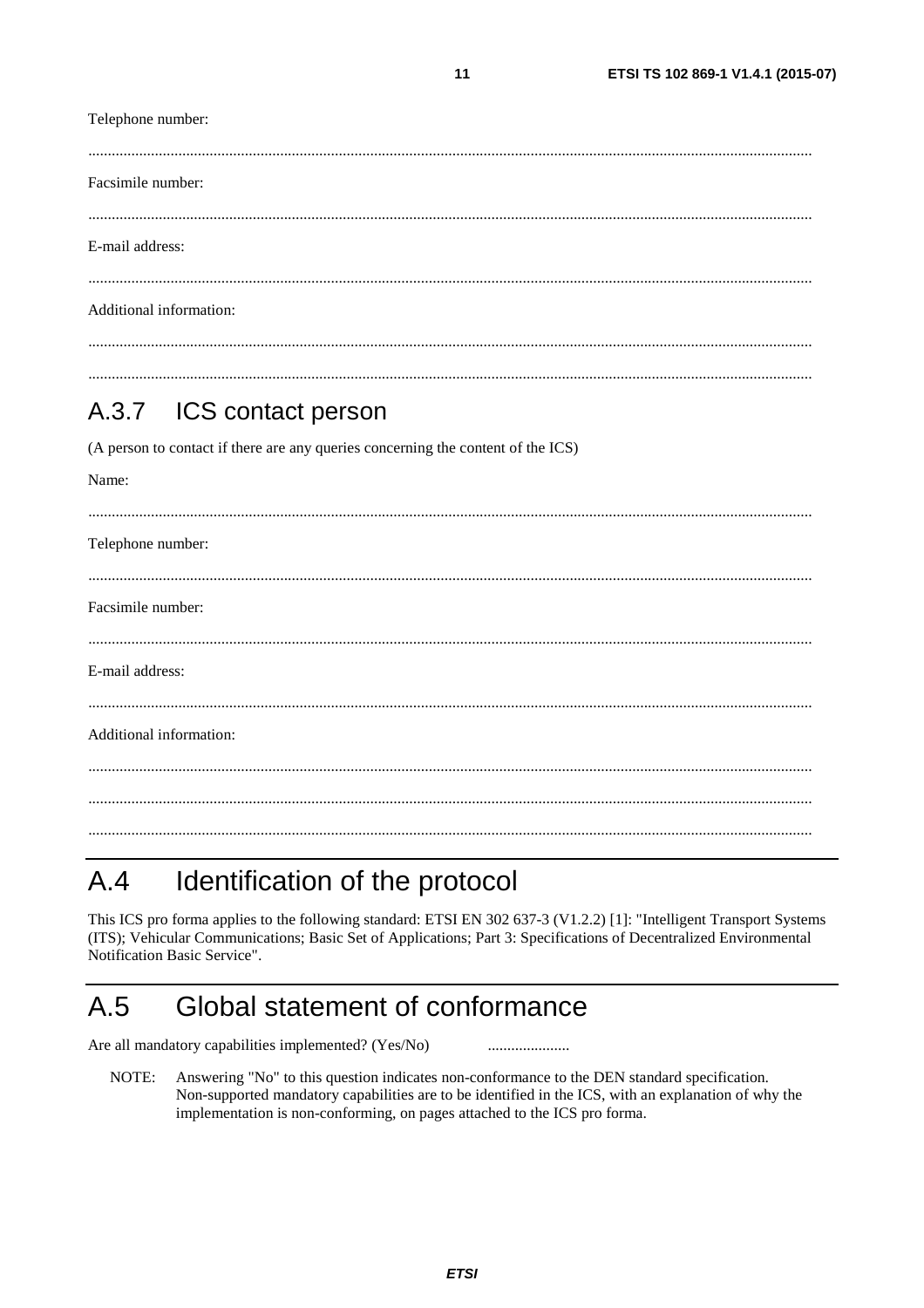# <span id="page-11-0"></span>A.6 Tables

# A.6.1 Introduction

Unless stated otherwise, the column references of all tables below indicates the clause numbers of ETSI EN 302 637-3 [\[1](#page-4-0)].

# A.6.2 ITS Station role

### **Table A.1: Station role**

| <b>Item</b> | $^{\mathsf{vpe}}$       | <b>Reference</b> | <b>Status</b> | <b>Support</b> |
|-------------|-------------------------|------------------|---------------|----------------|
|             | loriginator ITS-S       | -4.,             | m             |                |
|             | <b>Ireceiver ITS-S</b>  | $-4.$            |               |                |
|             | <b>Iforwarder ITS-S</b> | $-4.$            |               |                |

### A.6.3 Functions

### **Table A.2: Functions**

| <b>Item</b>                               | Type                                           | Reference | <b>Status</b> | <b>Support</b> |  |  |  |  |
|-------------------------------------------|------------------------------------------------|-----------|---------------|----------------|--|--|--|--|
|                                           | <b>DENM</b> trigger                            | 6.1.2.1   | c.201         |                |  |  |  |  |
| $\overline{2}$                            | <b>DENM</b> update                             | 6.1.2.2   | c.201         |                |  |  |  |  |
| 3                                         | <b>DENM</b> repetition                         | 6.1.2.3   | c.202         |                |  |  |  |  |
| $\overline{4}$                            | DENM cancellation                              | 6.1.2.4   | c.201         |                |  |  |  |  |
| 5                                         | DENM negation                                  | 6.1.2.4   | c.202         |                |  |  |  |  |
| 6                                         | Packet centric forwarding                      | 6.1.4.1   | ιм            |                |  |  |  |  |
| 7                                         | Keep Alive Forwarding                          | 6.1.4.2   | c.203         |                |  |  |  |  |
| $c.201$ if A.1/1 or A.1/3 then m else n/a |                                                |           |               |                |  |  |  |  |
|                                           | $\rm lc.202$ if A.1/2 or A.1/3 then m else n/a |           |               |                |  |  |  |  |
|                                           | $\vert$ c.203 if A.1/3 then m else n/a         |           |               |                |  |  |  |  |

### A.6.4 DEN Causes

### **Table A.3: Cause and sub cause codes supported**

| <b>Item</b>                                                      | <b>Direct</b> | Cause code         | <b>Sub</b> | Sub cause                              | Ref.    | <b>Status</b> | <b>Support</b> |
|------------------------------------------------------------------|---------------|--------------------|------------|----------------------------------------|---------|---------------|----------------|
|                                                                  | cause         |                    | code       |                                        |         |               |                |
| $\overline{1}$                                                   |               | Traffic Congestion |            | Unavailable                            | Table 8 | lm.           |                |
|                                                                  |               |                    |            | Increased volume of traffic            | Table 8 | lm.           |                |
| $\frac{2}{7}$<br>$\frac{4}{5}$<br>$\frac{4}{5}$<br>$\frac{4}{7}$ |               |                    |            | Traffic jam slowly increasing          | Table 8 | lm.           |                |
|                                                                  |               |                    |            | Traffic jam increasing                 | Table 8 | lm.           |                |
|                                                                  |               |                    |            | Traffic jam strongly increasing        | Table 8 | lm.           |                |
|                                                                  |               |                    |            | Traffic stationarv                     | Table 8 | lm.           |                |
|                                                                  |               |                    |            | Traffic jam slightly decreasing        | Table 8 | lm.           |                |
| $\frac{8}{9}$                                                    |               |                    |            | Traffic jam decreasing                 | Table 8 | m             |                |
|                                                                  |               |                    | 8          | Traffic jam strongly decreasing        | Table 8 | lm.           |                |
| 10                                                               | 2             | Accident           |            | Unavailable                            | Table 8 | m             |                |
| 11                                                               |               |                    |            | Multi-vehicle accident                 | Table 8 | lm.           |                |
| $\frac{12}{13}$                                                  |               |                    |            | Heavy accident                         | Table 8 | lm.           |                |
|                                                                  |               |                    |            | Accident involving lorry               | Table 8 | lm.           |                |
|                                                                  |               |                    |            | Accident involving bus                 | Table 8 | lm.           |                |
|                                                                  |               |                    |            | Accident involving hazardous materials | Table 8 | lm.           |                |
| $\frac{14}{15}$<br>$\frac{16}{17}$                               |               |                    |            | Accident on opposite lane              | Table 8 | lm.           |                |
|                                                                  |               |                    |            | Unsecured accident                     | Table 8 | lm.           |                |
| 18                                                               |               |                    | 8          | Assistance requested (e-call)          | Table 8 | m             |                |
|                                                                  | 3             | Roadwork           |            | Unavailable                            | Table 8 | m             |                |
|                                                                  |               |                    |            | Major roadwork                         | Table 8 | m             |                |
| $\frac{19}{20}$<br>$\frac{21}{22}$                               |               |                    |            | Road marking work                      | Table 8 | lm.           |                |
|                                                                  |               |                    |            | Slow moving road maintenance           | Table 8 | m             |                |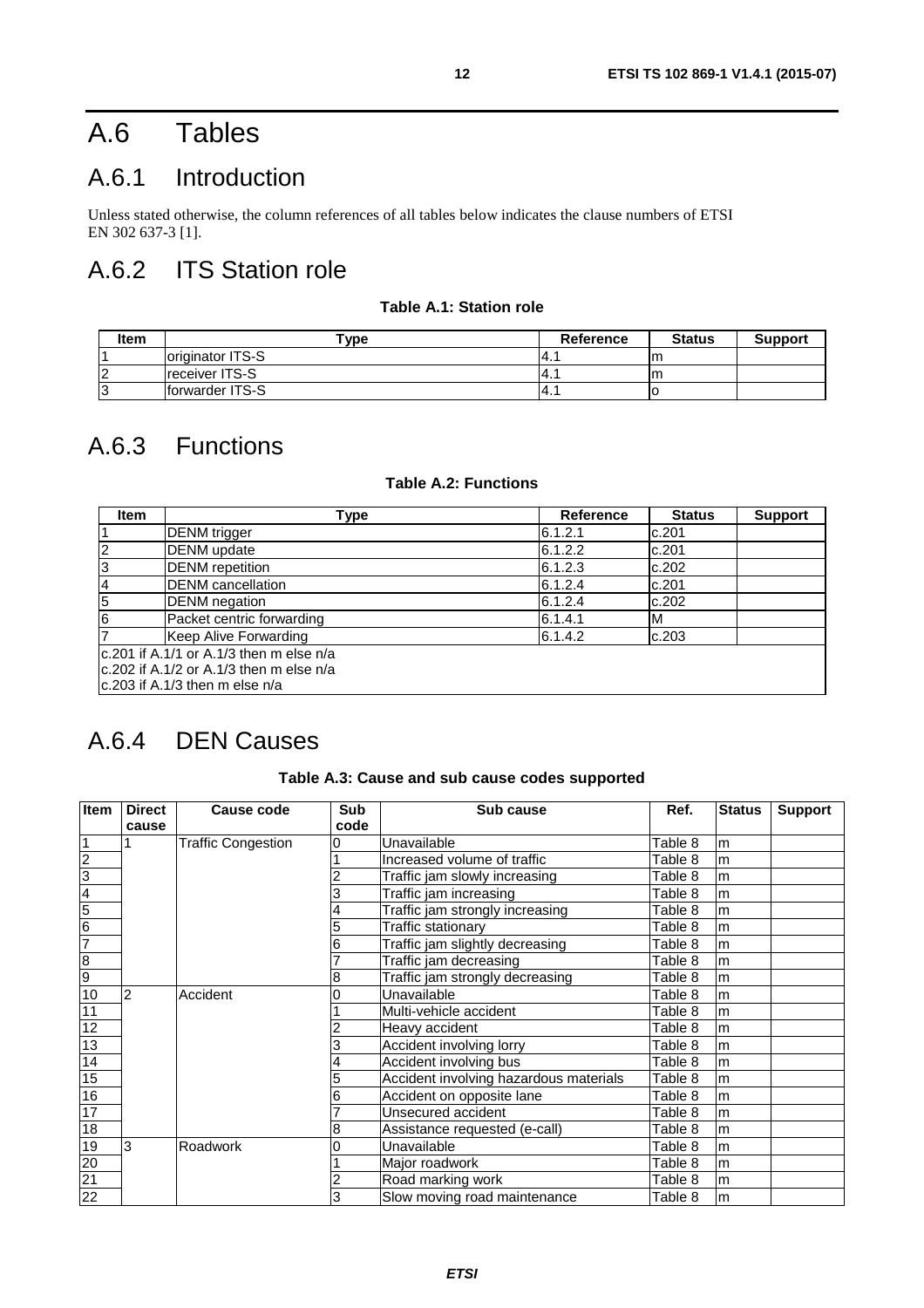| Item                                                                  | <b>Direct</b><br>cause | <b>Cause code</b>             | <b>Sub</b><br>code  | Sub cause                                  | Ref.               | <b>Status</b> | <b>Support</b> |
|-----------------------------------------------------------------------|------------------------|-------------------------------|---------------------|--------------------------------------------|--------------------|---------------|----------------|
| 23                                                                    |                        |                               | 4                   | Winter service                             | Table 8            | m             |                |
| $\overline{24}$                                                       |                        |                               | 5                   | Street cleaning                            | Table 8            | m             |                |
|                                                                       | $6\phantom{.}6$        | Adverse weather               | 0                   | Unavailable                                | Table 8            | m             |                |
| 25<br>26<br>27<br>28<br>29<br>30<br>31<br>32<br>33                    |                        | condition - adhesion          |                     | Heavy frost on road                        | Table 8            | m             |                |
|                                                                       |                        |                               |                     | Fuel on road                               | Table 8            | m             |                |
|                                                                       |                        |                               |                     | Mud on road                                | Table 8            | m             |                |
|                                                                       |                        |                               |                     | Snow on road                               | Table 8            | m             |                |
|                                                                       |                        |                               |                     | Ice on road                                | Table 8            | m             |                |
|                                                                       |                        |                               | 6                   | Black ice on road                          | Table 8            | m             |                |
|                                                                       |                        |                               |                     | Oil on road                                | Table 8            | m             |                |
|                                                                       |                        |                               | 8                   | Loose chippings                            | Table 8            | m             |                |
|                                                                       |                        |                               | 9                   | Instant black ice                          | Table 8            | m             |                |
| $\frac{34}{35}$                                                       |                        |                               | 10                  | Roads salted                               | Table 8            | m             |                |
| 36                                                                    | 9                      | Hazardous location -          | 0                   | Unavailable                                | Table 8            | m             |                |
| $\frac{37}{38}$                                                       |                        | Surface condition             |                     | Rock falls                                 | Table 8            | m             |                |
|                                                                       |                        |                               |                     | Earthquake damage                          | Table 8            | m             |                |
| 39                                                                    |                        |                               |                     | Sewer collapse                             | Table 8            | m             |                |
| 40                                                                    |                        |                               |                     | Subsidence                                 | Table 8            | m             |                |
|                                                                       |                        |                               |                     | Snow drifts                                | Table 8            | m             |                |
|                                                                       |                        |                               | 6                   | Storm damage                               | Table 8            | m             |                |
| $\frac{41}{42}$<br>$\frac{42}{43}$                                    |                        |                               |                     | <b>Burst pipe</b>                          | Table 8            | m             |                |
| 44                                                                    |                        |                               |                     | Volcano eruption                           | Table 8            | m             |                |
| 45                                                                    |                        |                               | 9                   | Falling ice                                | Table 8            | m             |                |
| 46                                                                    | 10                     | Hazardous location -          | 0                   | Unavailable                                | Table 8            | m             |                |
| $\frac{47}{48}$                                                       |                        | Obstacle on the road          |                     | Shed load                                  | Table 8            | m             |                |
|                                                                       |                        |                               |                     | Parts of vehicles                          | Table 8            | m             |                |
| $\frac{49}{50}$ $\frac{50}{52}$ $\frac{52}{53}$                       |                        |                               |                     | Parts of tyres                             | Table 8            | m             |                |
|                                                                       |                        |                               |                     | Big objects                                | Table 8            | m             |                |
|                                                                       |                        |                               |                     | Fallen trees                               | Table 8            | m             |                |
|                                                                       |                        |                               | 6                   | Hub caps                                   | Table 8            | m             |                |
|                                                                       |                        |                               |                     | Waiting vehicles                           | Table 8            | m             |                |
| $\frac{54}{55}$                                                       | 11                     | Hazardous location -          | 0                   | Unavailable                                | Table 8            | m             |                |
|                                                                       |                        | Animal on the road            |                     | Wild animals                               | Table 8            | m             |                |
|                                                                       |                        |                               |                     | Herd of animals                            | Table 8            | m             |                |
| 57                                                                    |                        |                               | 3                   | Small animals                              | Table 8            | m             |                |
| 58                                                                    | $\overline{12}$        |                               | 4                   | Large animals                              | Table 8            | m             |                |
| 59                                                                    |                        | Human presence on<br>the road | 0                   | Unavailable                                | Table 8<br>Table 8 | m             |                |
| 60<br>61                                                              |                        |                               | 2                   | Children on roadway                        | Table 8            | m<br>m        |                |
|                                                                       |                        |                               |                     | Cyclists on roadway                        | Table 8            |               |                |
| 62                                                                    | $\overline{14}$        | Wrong way driving             | 3<br>$\overline{0}$ | Motor cyclist on roadway<br>Unavailable    | Table 8            | m<br>m        |                |
|                                                                       |                        |                               |                     | Vehicle driving in wrong lane              | Table 8            | m             |                |
| $\begin{array}{c} \boxed{63} \\ \boxed{64} \\ \boxed{65} \end{array}$ |                        |                               | 2                   | Vehicle driving in wrong driving direction | Table 8            | m             |                |
| 66                                                                    | 15                     | Rescue and Recovery           | $\mathbf 0$         | Unavailable                                | Table 8            | m             |                |
|                                                                       |                        |                               |                     | <b>Emergency vehicles</b>                  | Table 8            | m             |                |
| 67<br>68<br>69<br>70                                                  |                        |                               |                     | Rescue helicopter landing                  | Table 8            | m             |                |
|                                                                       |                        |                               | 3                   | Police activity ongoing                    | Table 8            | m             |                |
|                                                                       |                        |                               |                     | Medical emergency ongoing                  | Table 8            | m             |                |
| $\overline{71}$                                                       |                        |                               | 5                   | Child abduction in progress                | Table 8            | m             |                |
|                                                                       | 17                     | Adverse weather               | 0                   | Unavailable                                | Table 8            | m             |                |
|                                                                       |                        | condition - extreme           |                     | Strong winds                               | Table 8            | m             |                |
| 72<br>73<br>74<br>75<br>76<br>77<br>78                                |                        | weather condition             |                     | Damaging hail                              | Table 8            | m             |                |
|                                                                       |                        |                               | 3                   | Hurricane                                  | Table 8            | m             |                |
|                                                                       |                        |                               |                     | Thunderstorm                               | Table 8            | m             |                |
|                                                                       |                        |                               | 5                   | Tornado                                    | Table 8            | m             |                |
|                                                                       |                        |                               | 6                   | <b>Blizzard</b>                            | Table 8            | m             |                |
| $\frac{79}{80}$                                                       | 18                     | Adverse weather               | 0                   | Unavailable                                | Table 8            | m             |                |
|                                                                       |                        | condition - visibility        |                     | Visibility reduced due to fog              | Table 8            | m             |                |
| 81                                                                    |                        |                               |                     | Visibility reduced due to smoke            | Table 8            | m             |                |
| 82                                                                    |                        |                               | 3                   | Visibility reduced due to heavy snowfall   | Table 8            | m             |                |
| 83<br>84<br>85                                                        |                        |                               | 4                   | Visibility reduced due to heavy rain       | Table 8            | m             |                |
|                                                                       |                        |                               | 5                   | Visibility reduced due to heavy hail       | Table 8            | m             |                |
|                                                                       |                        |                               | $\overline{6}$      | Visibility reduced due to low sun glare    | Table 8            | m             |                |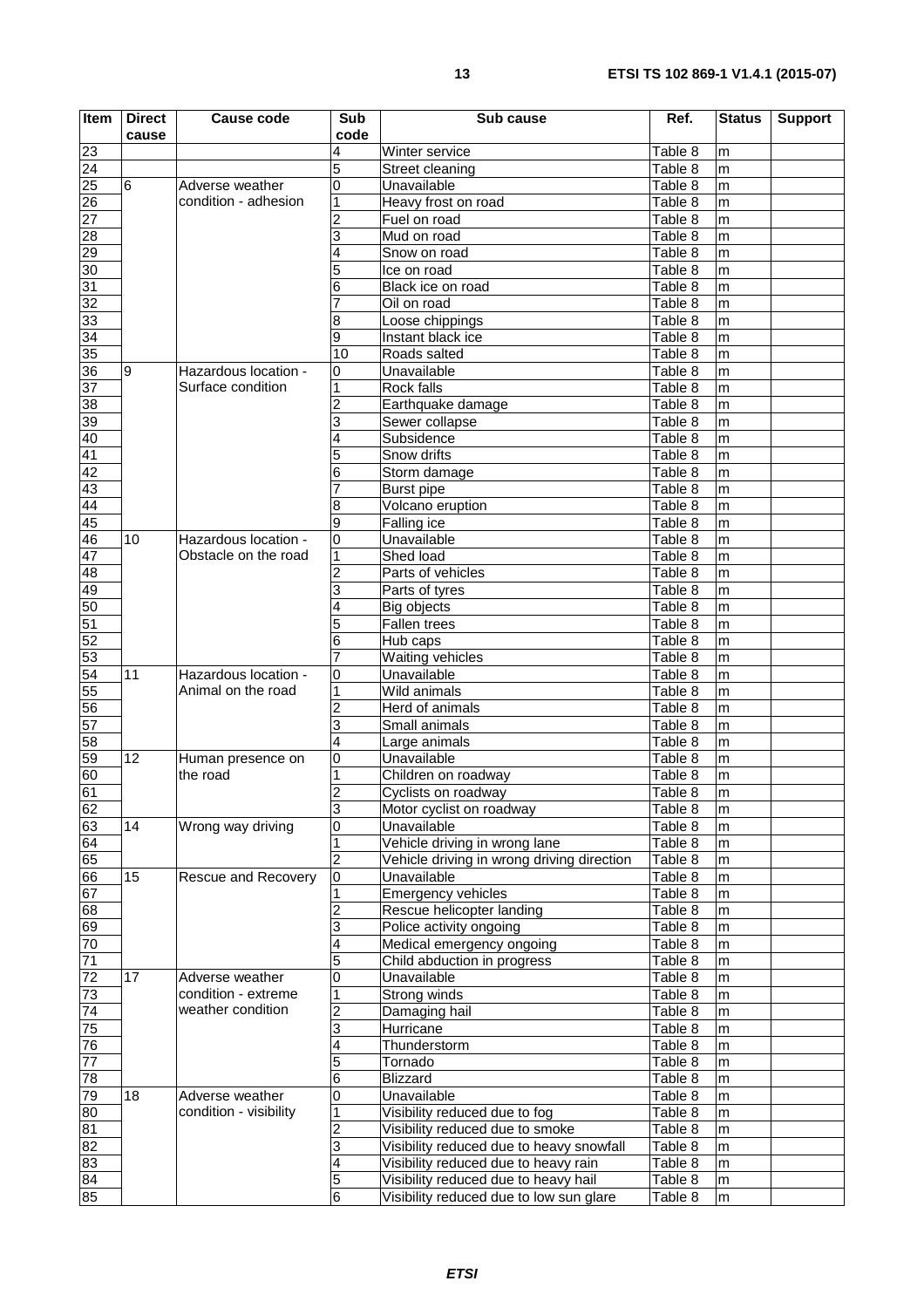| <b>Item</b>       | <b>Direct</b> | <b>Cause code</b>      | Sub            | Sub cause                                                                      | Ref.               | <b>Status</b>  | <b>Support</b> |
|-------------------|---------------|------------------------|----------------|--------------------------------------------------------------------------------|--------------------|----------------|----------------|
|                   | cause         |                        | code           |                                                                                |                    |                |                |
| 86                |               |                        |                | Visibility reduced due to sandstorms                                           | Table 8            | m              |                |
| 87                |               |                        | 8              | Visibility reduced due to swarms of<br>insects                                 | Table 8            | m              |                |
| 88                | 19            | Adverse weather        | 0              | Unavailable                                                                    | Table 8            | m              |                |
| 89                |               | condition -            |                | Heavy rain                                                                     | Table 8            | m              |                |
| 90                |               | Precipitation          | 2              | Heavy snowfall                                                                 | Table 8            | m              |                |
| 91                |               |                        | 3              | Soft hail                                                                      | Table 8            | m              |                |
| 92                | 26            | Slow vehicle           | 0              | Unavailable                                                                    | Table 8            | m              |                |
| 93                |               |                        |                | Slow moving maintenance vehicle                                                | Table 8            | m              |                |
| 94                |               |                        |                | Vehicles slowing to look at accident                                           | Table 8            | m              |                |
| 95                |               |                        | 3              | Abnormal load                                                                  | Table 8            | m              |                |
| 96                |               |                        |                | Abnormal wide load                                                             | Table 8            | m              |                |
| 97                |               |                        | 5              | Convoy                                                                         | Table 8            | m              |                |
| 98                |               |                        | 6              | Snowplough                                                                     | Table 8<br>Table 8 | m              |                |
| 99<br>100         |               |                        | 8              | De-icing<br>Salting vehicles                                                   | Table 8            | m<br>m         |                |
| 101               | 27            | Dangerous end of       | 0              | Unavailable                                                                    | Table 8            | m              |                |
| 102               |               | queue                  |                | Sudden end of queue                                                            | Table 8            | m              |                |
| 103               |               |                        | 2              | Queue over hill                                                                | Table 8            | m              |                |
| 104               |               |                        | 3              | Queue around bend                                                              | Table 8            | m              |                |
| $\frac{1}{105}$   |               |                        | 4              | Queue in tunnel                                                                | Table 8            | m              |                |
| 106               | 91            | Vehicle breakdown      | 0              | Unavailable                                                                    | Table 8            | m              |                |
| 107               |               |                        |                | Lack of fuel                                                                   | Table 8            | m              |                |
| 108               |               |                        |                | Lack of battery                                                                | Table 8            | m              |                |
| $\frac{108}{ }$   |               |                        | 3              | Engine problem                                                                 | Table 8            | m              |                |
| 110               |               |                        |                | Transmission problem                                                           | Table 8            | m              |                |
| 111               |               |                        | 5              | Engine cooling problem                                                         | Table 8            | m              |                |
| 112               |               |                        | 6              | Braking system problem                                                         | Table 8            | m              |                |
| 113               |               |                        |                | Steering problem                                                               | Table 8            | m              |                |
| 114               |               |                        | 8              | Tyre puncture                                                                  | Table 8            | m              |                |
| 115               | 92            | Post crash             | 0              | Unavailable                                                                    | Table 8            | m              |                |
| 116               |               |                        |                | Accident without e-Call triggered                                              | Table 8            | m              |                |
| 117               |               |                        | 2              | Accident with e-Call manually triggered                                        | Table 8            | m              |                |
| 118               |               |                        | 3              | Accident with e-Call automatically<br>triggered                                | Table 8            | m              |                |
| 119               |               |                        | 4              | Accident with e-Call triggered without a<br>possible access to a cell network. | Table 8            | m              |                |
| 120               | 93            | Human problem          | 0              | Unavailable                                                                    | Table 8            | m              |                |
| 121               |               |                        | 1              | Glycaemia problem                                                              | Table 8            | m              |                |
| 122               |               |                        | $\overline{2}$ | Heart problem                                                                  | Table 8            | $\overline{m}$ |                |
| 123               | 94            | Stationary vehicle     | 0              | Unavailable                                                                    | Table 8            | m              |                |
| 124               |               |                        |                | Human Problem                                                                  | Table 8            | m              |                |
| 125               |               |                        |                | Vehicle breakdown                                                              | Table 8            | m              |                |
| 126               |               |                        | 3              | Post crash                                                                     | Table 8            | m              |                |
| 127               |               |                        | 4              | Public transport stop                                                          | Table 8            | m              |                |
| 128               |               |                        | 5              | Carrying dangerous goods                                                       | Table 8            | m              |                |
| 129               | 95            | Emergency vehicle      | 0              | Unavailable                                                                    | Table 8            | m              |                |
| <u>130</u><br>131 |               | approaching            | 2              | Emergency vehicle approaching<br>Prioritized vehicle approaching               | Table 8<br>Table 8 | m              |                |
| 132               | 96            | Hazardous location     | 0              | Unavailable                                                                    | Table 8            | m<br>m         |                |
| 133               |               | indication - Dangerous | 1              | Dangerous left turn curve                                                      | Table 8            | m              |                |
| 134               |               | Curve                  | 2              | Dangerous right turn curve                                                     | Table 8            | m              |                |
| 135               |               |                        | 3              | Multiple curves starting with unknown                                          | Table 8            | m              |                |
|                   |               |                        |                | turning direction                                                              |                    |                |                |
| 136               |               |                        | 4              | Multiple curves starting with left turn                                        | Table 8            | m              |                |
| 137               |               |                        | 5              | Multiple curves starting with right turn                                       | Table 8            | m              |                |
| 138               | 97            | Collision risk         | 0              | Unavailable                                                                    | Table 8            | m              |                |
| 139               |               |                        |                | Longitudinal collision risk                                                    | Table 8            | m              |                |
| 140               |               |                        | 2              | Crossing collision risk                                                        | Table 8            | m              |                |
| 141               |               |                        | 3              | Lateral collision risk                                                         | Table 8            | m              |                |
| 142               |               |                        | 4              | Collision risk involving vulnerable road<br>user                               | Table 8            | m              |                |
| 143               | 98            | Signal violation       | 0              | Unavailable                                                                    | Table 8            | m              |                |
| 144               |               |                        | 1              | Stop sign violation                                                            | Table 8            | m              |                |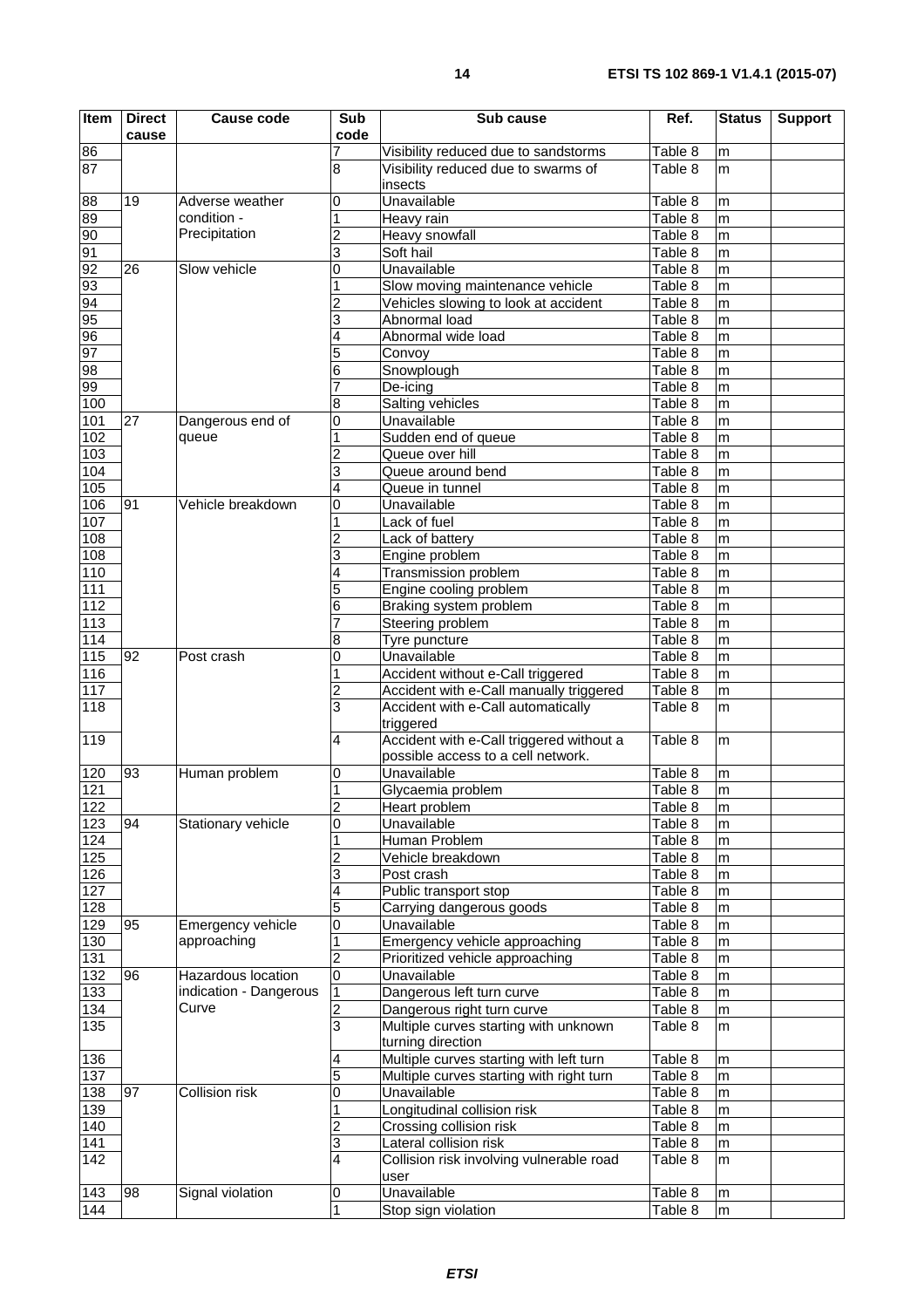<span id="page-14-0"></span>

| <b>Item</b> | <b>Direct</b> | Cause code          | Sub  | Sub cause                                 | Ref.    | <b>Status</b> | <b>Support</b> |
|-------------|---------------|---------------------|------|-------------------------------------------|---------|---------------|----------------|
|             | cause         |                     | code |                                           |         |               |                |
| 145         |               |                     |      | Traffic light violation                   | Table 8 | m             |                |
| 146         |               |                     |      | Turning regulation violation              | Table 8 | m             |                |
| 147         | 99            | Dangerous situation |      | Unavailable                               | Table 8 | m             |                |
| 148         |               |                     |      | Emergency electronic brake engaged        | Table 8 | m             |                |
| 149         |               |                     |      | Pre-crash system engaged                  | Table 8 | m             |                |
| 150         |               |                     |      | <b>ESP (Electronic Stability Program)</b> | Table 8 | m             |                |
|             |               |                     |      | engaged                                   |         |               |                |
| 151         |               |                     |      | ABS (Anti-lock braking system) engaged    | Table 8 | m             |                |
| 152         |               |                     | 5    | AEB (Automatic Emergency Braking)         | Table 8 | m             |                |
|             |               |                     |      | engaged                                   |         |               |                |
| 153         |               |                     |      | Brake warning engaged                     | Table 8 | m             |                |
| 154         |               |                     |      | Collision risk warning engaged            | Table 8 | m             |                |

# A.6.5 DEN Message

### **Table A.4: Fields of DEN message supported**

| Item    | Name of field                  | Ref. | Status | Support |
|---------|--------------------------------|------|--------|---------|
|         | <b>TR Pdu Fig.</b><br>. Header | IB.1 | m      |         |
| הו<br>⊢ | Denm                           | IB.2 | Im     |         |

### A.6.6 ItsPduHeader element

### **Table A.5: Fields of ItsPduHeader element supported**

| Prerequisite: A.4/1 |                         |      |               |                |  |
|---------------------|-------------------------|------|---------------|----------------|--|
| Item                | Name of field           | Ref. | <b>Status</b> | <b>Support</b> |  |
|                     | <b>IprotocolVersion</b> | IB.  | Im.           |                |  |
|                     | messageID               | 'B∴  | <b>Im</b>     |                |  |
|                     | stationID               | !Β.: | Im            |                |  |

# A.6.7 DecentralizedEnvironmentalNotificationMessage element

### **Table A.6: Fields of DecentralizedEnvironmentalNotificationMessage supported**

| <b>IPrerequisite: A.4/2</b> |                    |            |               |                            |                |
|-----------------------------|--------------------|------------|---------------|----------------------------|----------------|
| <b>Item</b>                 | Name of field      | Ref.       | <b>Status</b> | Name of element            | <b>Support</b> |
|                             | <b>Imanagement</b> | B.3        | Im            | ManagementContainer        |                |
| 12                          | <b>Isituation</b>  | <b>B.4</b> |               | <b>ISituationContainer</b> |                |
| 13                          | <b>Ilocation</b>   | B.5        |               | LocationContainer          |                |
| 14                          | lalacarte          | B.6        |               | <b>IAlacarteContainer</b>  |                |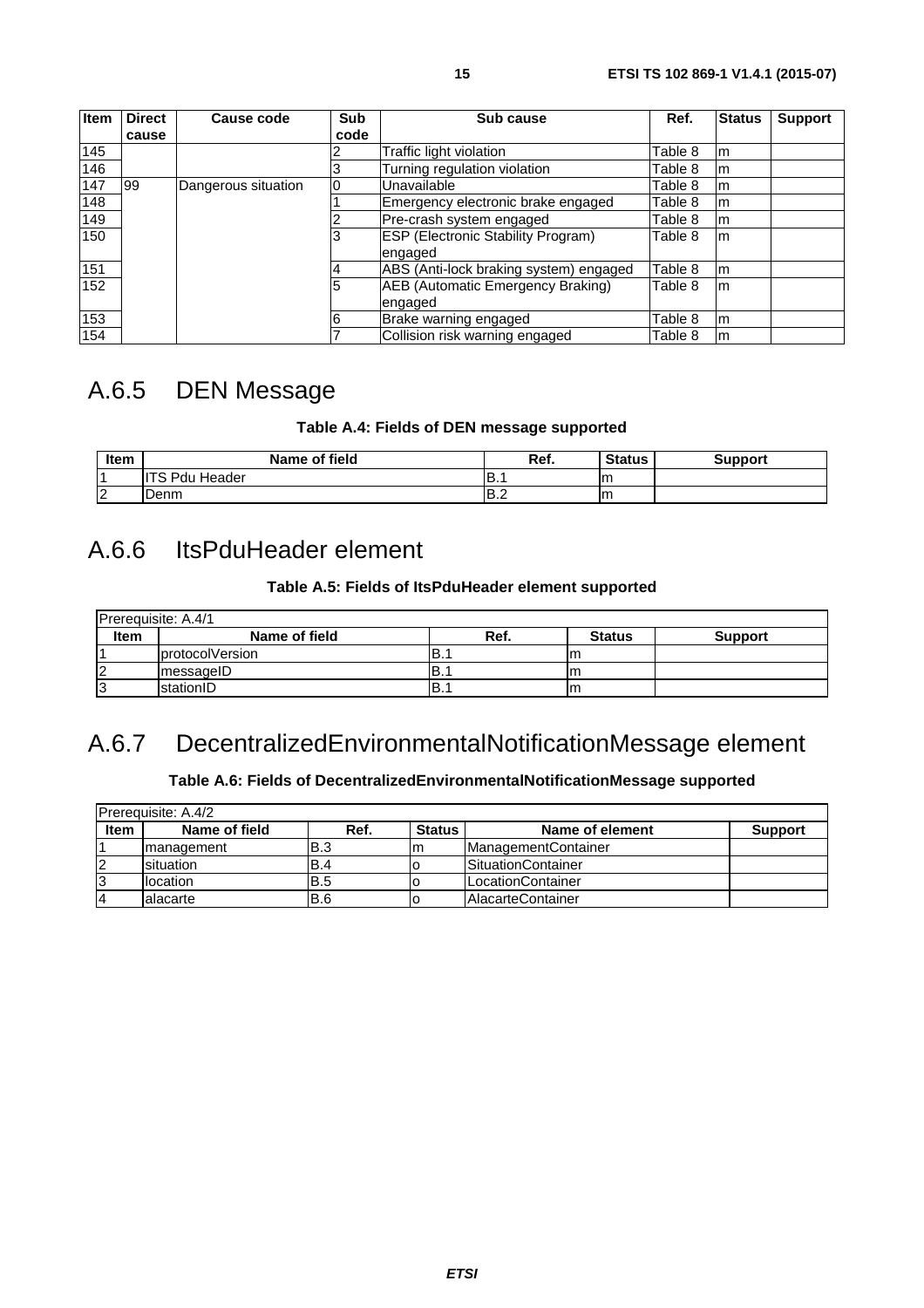# <span id="page-15-0"></span>A.6.8 ManagementContainer element

### **Table A.7: Fields of ManagementContainer element supported**

| Prerequisite: A.6/1 |                           |             |               |                |  |
|---------------------|---------------------------|-------------|---------------|----------------|--|
| <b>Item</b>         | Name of field             | Ref.        | <b>Status</b> | <b>Support</b> |  |
|                     | actionID                  | B.7         | m             |                |  |
| $\overline{2}$      | detectionTime             | <b>B.10</b> | m             |                |  |
| 3                   | referenceTime             | <b>B.39</b> | m             |                |  |
| 4                   | isNegation                | <b>B.24</b> | lm            |                |  |
| $\overline{5}$      | <i>isCancellation</i>     | <b>B.25</b> | lm            |                |  |
| 6                   | eventPosition             | <b>B.13</b> | lm            |                |  |
| $\overline{7}$      | relevanceDistance         | <b>B.40</b> | m             |                |  |
| 8                   | relevanceTrafficDirection | <b>B.41</b> | lm            |                |  |
| Ι9                  | validityDuration          | <b>B.55</b> | lm            |                |  |
| 10                  | transmissionInterval      | <b>B.53</b> | lo            |                |  |

### **Table A.8: ActionID**

|             | <b>Prerequisite: A.7/2</b>         |              |               |                |
|-------------|------------------------------------|--------------|---------------|----------------|
| <b>Item</b> | Name of field                      | Ref.         | <b>Status</b> | <b>Support</b> |
|             | <i><b>loriginatorStationID</b></i> | IB.30        | -Im           |                |
| $\sim$      | <b>IsequenceNumber</b>             | <b>IB.46</b> | -Im           |                |

# A.6.9 SituationContainer element

### **Table A.9: Fields of SituationContainer element supported**

|             | Prereguisite: A.6/2 |             |               |                |
|-------------|---------------------|-------------|---------------|----------------|
| <b>Item</b> | Name of field       | Ref.        | <b>Status</b> | <b>Support</b> |
|             | linformationQuality | IB.23       | Im            |                |
|             | eventType           | <b>B.16</b> | Im            |                |
| 13          | <b>IlinkedCause</b> | <b>B.28</b> | u             |                |

### **Table A.10: CauseCode**

|             | Prerequisite: A.9/2 or A.9/3 |         |                |                |
|-------------|------------------------------|---------|----------------|----------------|
| <b>Item</b> | Name of field                | Ref.    | <b>Status</b>  | <b>Support</b> |
|             | Cause                        | Table 8 | Im             |                |
| ▵           | <b>IsubCause</b>             | Table 8 | 1 <sub>m</sub> |                |

# A.6.10 LocationContainer element

#### **Table A.11: Fields of LocationContainer element supported**

| Prerequisite: A.6/3 |                      |             |               |                |  |
|---------------------|----------------------|-------------|---------------|----------------|--|
| <b>Item</b>         | Name of field        | Ref.        | <b>Status</b> | <b>Support</b> |  |
|                     | leventSpeed          | <b>B.15</b> |               |                |  |
| 12                  | eventPositionHeading | <b>B.14</b> |               |                |  |
| 13                  | Traces               | <b>B.52</b> | Im            |                |  |
| 14                  | roadType             | <b>B.44</b> |               |                |  |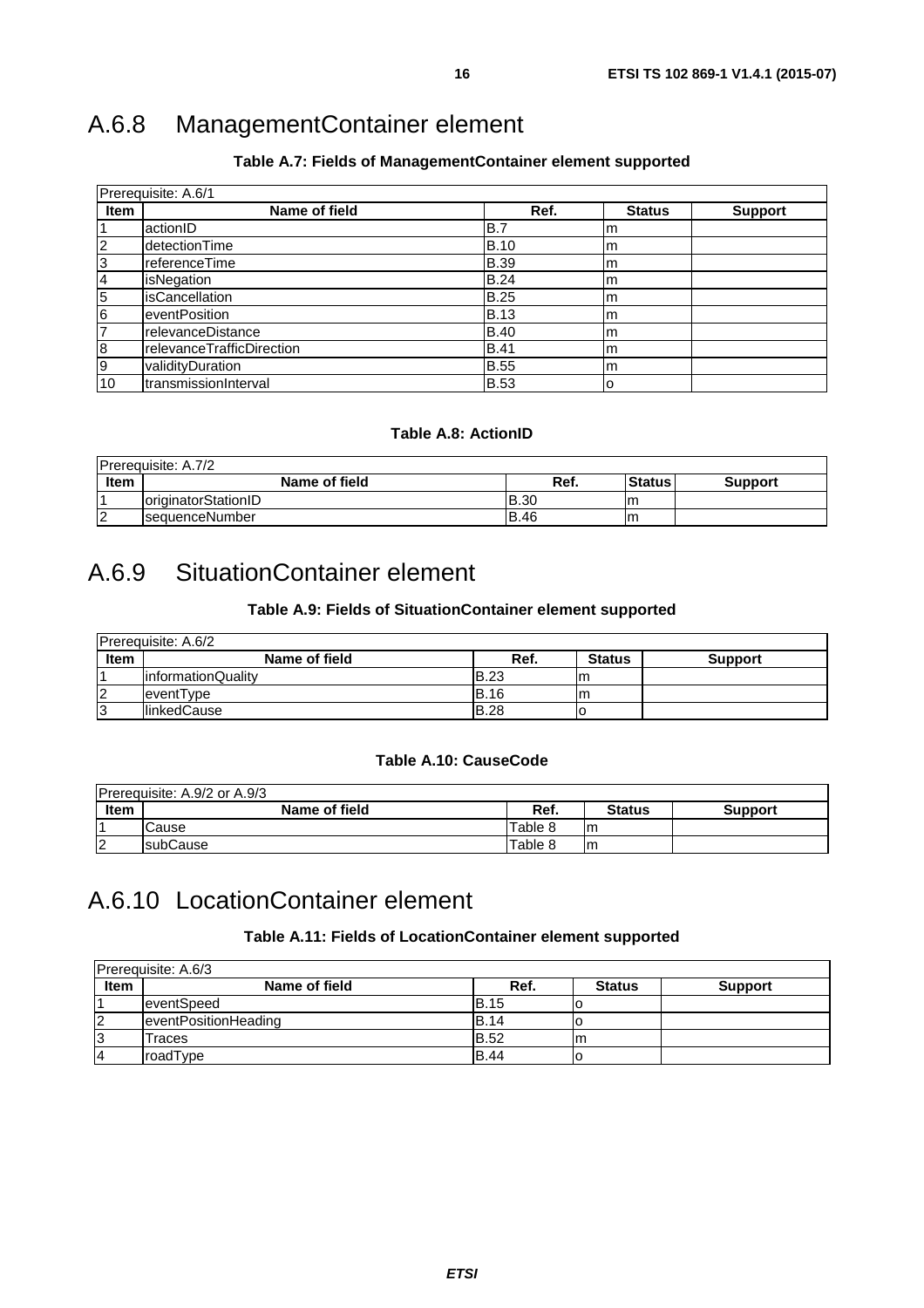<span id="page-16-0"></span>

| Prerequisite: A.6/4 |                         |             |               |                |  |
|---------------------|-------------------------|-------------|---------------|----------------|--|
| <b>Item</b>         | Name of field           | Ref.        | <b>Status</b> | <b>Support</b> |  |
|                     | <b>IlaneNumber</b>      | <b>B.26</b> |               |                |  |
| $\overline{2}$      | <b>limpactReduction</b> | <b>B.21</b> |               |                |  |
| 3                   | externalTemperature     | <b>B.17</b> | O             |                |  |
| 14                  | roadWorks               | <b>B.45</b> |               |                |  |
| 5                   | positioningSolution     | <b>B.33</b> |               |                |  |
| 6                   | stationaryVehicle       | <b>B.50</b> |               |                |  |

### **Table A.12: Fields of AlacarteContainer element supported**

### **Table A.13: ImpactReductionContainer**

| Prerequisite: A.12/2 |                           |             |               |                |  |
|----------------------|---------------------------|-------------|---------------|----------------|--|
| <b>Item</b>          | Name of field             | Ref.        | <b>Status</b> | <b>Support</b> |  |
|                      | heightLonCarrLeft         | <b>B.19</b> | Im            |                |  |
| $\overline{2}$       | heightLonCarrRight        | <b>B.20</b> | lm.           |                |  |
| 3                    | posLonCarrLeft            | <b>B.36</b> | lm.           |                |  |
| 4                    | posLonCarrRight           | <b>B.37</b> | Im            |                |  |
| $\overline{5}$       | positionOfPillars         | <b>B.35</b> | m             |                |  |
| 6                    | posCentMass               | <b>B.31</b> | lm            |                |  |
| $\overline{7}$       | wheelBaseVehicle          | <b>B.58</b> | Im            |                |  |
| $\boldsymbol{8}$     | turningRadius             | <b>B.54</b> | Im            |                |  |
| 9                    | posFrontAx                | <b>B.32</b> | lm            |                |  |
| 10                   | positionOfOccupants       | <b>B.34</b> | Im            |                |  |
| 11                   | vehicleMass               | <b>B.57</b> | lm            |                |  |
| 12                   | requestResponseIndication | <b>B.42</b> | m             |                |  |

### **Table A.14: RoadWorksContainer**

| Prerequisite: A.12/4 |                     |              |               |                |  |
|----------------------|---------------------|--------------|---------------|----------------|--|
| <b>Item</b>          | Name of field       | Ref.         | <b>Status</b> | <b>Support</b> |  |
|                      | lightBarSirenInUse  | <b>IB.27</b> | m             |                |  |
| $\overline{2}$       | <b>closedLanes</b>  | IB.9         | ım            |                |  |
| 3                    | restriction         | <b>B.43</b>  | Im            |                |  |
|                      | speedLimit          | <b>B.47</b>  | m             |                |  |
| 5                    | lincidentIndication | <b>B.22</b>  | m             |                |  |
| 16                   | IrecommendedPath    | <b>B.38</b>  | m             |                |  |

### **Table A.15: StationaryVehicleContainer**

| Prerequisite: A.12/6 |                              |             |               |                |  |
|----------------------|------------------------------|-------------|---------------|----------------|--|
| <b>Item</b>          | Name of field                | Ref.        | <b>Status</b> | <b>Support</b> |  |
|                      | stationType                  | <b>B.51</b> | Im            |                |  |
| $\overline{2}$       | stationarySince              | <b>B.49</b> | Im            |                |  |
| 3                    | stationaryCause              | <b>B.48</b> | Im            |                |  |
| $\overline{4}$       | carryingDangerousGoods       | B.8         | m             |                |  |
| 5                    | numberOfOccupants            | <b>B.29</b> | m             |                |  |
| 6                    | <b>vehicleIdentification</b> | <b>B.56</b> | m             |                |  |
|                      | energyStorageType            | <b>B.12</b> | m             |                |  |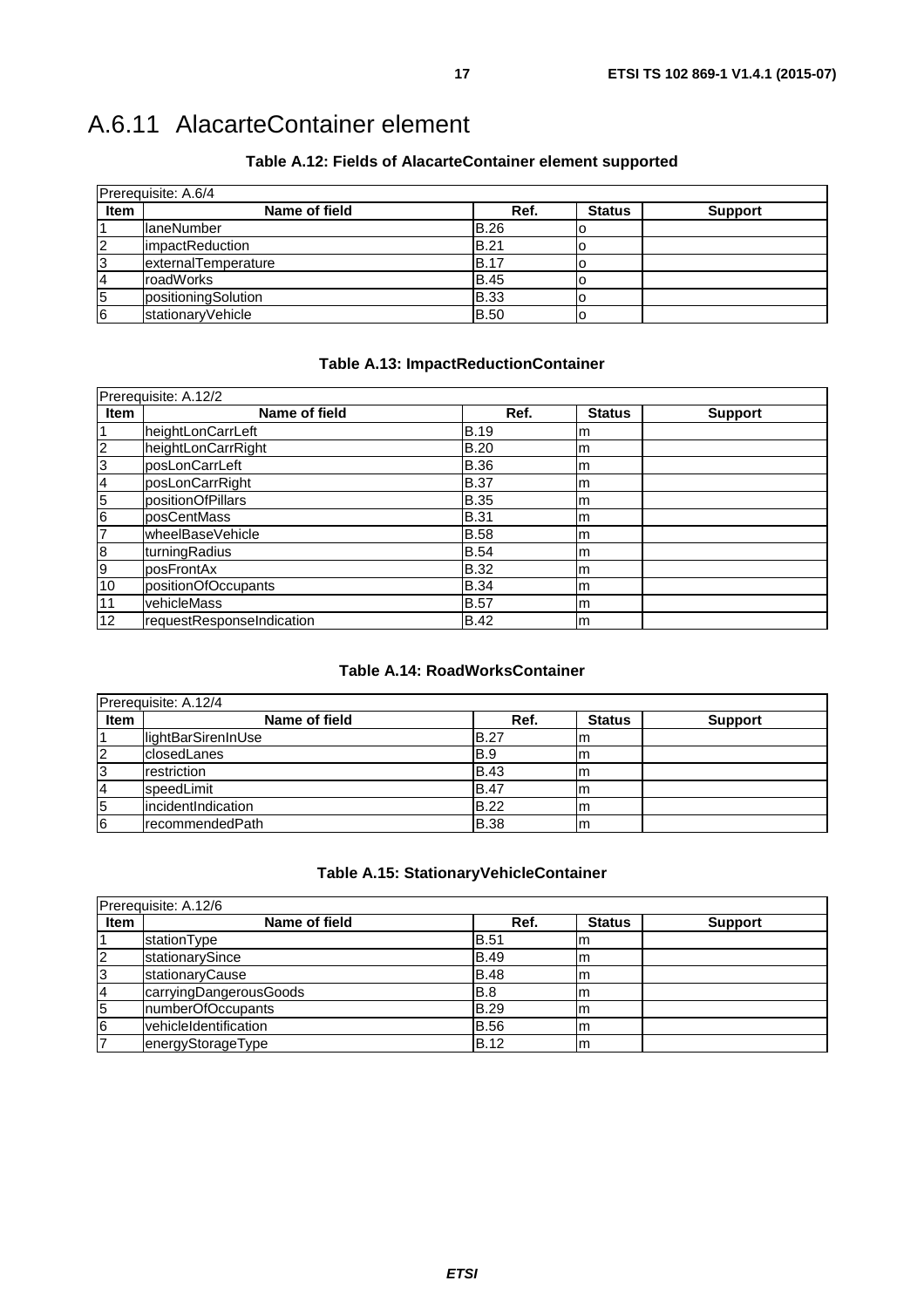# <span id="page-17-0"></span>A.6.12 Protocol parameters

### A.6.12.1 Timing requirements

### **Table A.16: Timing requirements**

| <b>Item</b> | <b>Name</b>                                       | Ref.          | <b>Status</b> | <b>Support</b> |
|-------------|---------------------------------------------------|---------------|---------------|----------------|
|             | default validity time of DENM generations (600 s) | 18.1.1.4      | ım            |                |
|             |                                                   | $8.2.1.4$ and |               |                |
|             |                                                   | 18.3.1.4      |               |                |